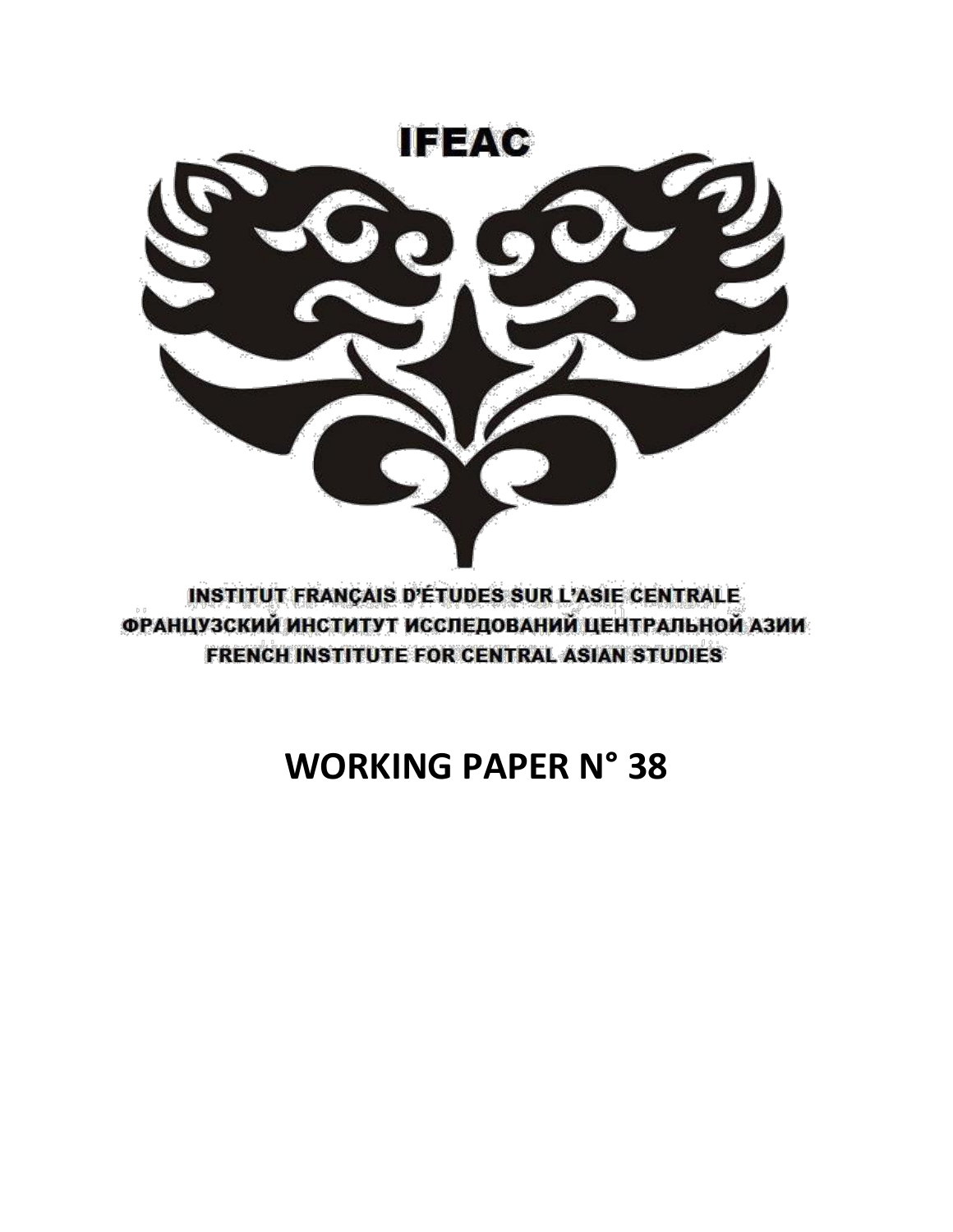# **The Social Impact of the COVID-19 on Kazakhstan: An Overview of Standards of Living and Access to Welfare Services**

Dina Sharipova, Assistant Professor Graduate School of Public Policy, Nazarbayev University

Serik Beissembayev, Director of PaperLab Public Policy Research Center

This report provides an overview of the social impact of the coronavirus pandemic in Kazakhstan. The first section analyzes the situation regarding incomes and expenses of Kazakhstani people, changes in the labor market, as well as the problem of poverty and inequality. The second part of the report examines the issue of access to educational and medical services as well as the provision of state social benefits to people in Kazakhstan.

The analysis is based on statistical data of the Bureau of Statistics of the Republic of Kazakhstan, secondary data, as well as the results of the study on distance learning in Kazakhstan conducted by PaperLab, a research organization, from May to August, 2020 for the Soros Foundation-Kazakhstan.

# **I. Living Standards of Kazakhstanis During the Pandemic**

## *1. Income and Consumption*

One of the main negative consequences of the coronavirus pandemic in Kazakhstan is a decline in the level of public welfare. As a result of the quarantine restrictions imposed by the government, since March 2020, the activities of non-food retail facilities have been suspended across the country, and enterprises have switched to a remote mode of operation. Such sectors of the economy as tourism, service provision, and hospitality industry were affected the most. As the Minister of Labor and Social Protection B. Nurymbetov noted, with the introduction of the nation-wide strict quarantine in late March and early April, more than 4 million people were left without work and  $income.<sup>1</sup>$ 

For the first time in the past 20 years, Kazakhstan's real GDP growth was negative (according to IMF estimates, real GDP fell to -2.7%), and since the beginning of the year, the national currency has depreciated by 15%. The general deterioration of the economic situation in the country led to an increase in prices for consumer goods. The Bureau of National Statistics of the Agency for

<sup>1</sup> Tamara Vaal, "700 tys. Chelovek ostanutsya bez raboty v iuyne iz-za coronavirusa" [700 thousand people will be left without work in June due to coronavirus – Nurymbetov], [https://vlast.kz/novosti/40428-700-tys-celovek](https://vlast.kz/novosti/40428-700-tys-celovek-ostautsa-bez-raboty-v-iune-iz-za-koronavirusa-nurymbetov.html)[ostautsa-bez-raboty-v-iune-iz-za-koronavirusa-nurymbetov.html,](https://vlast.kz/novosti/40428-700-tys-celovek-ostautsa-bez-raboty-v-iune-iz-za-koronavirusa-nurymbetov.html) accessed December 20, 2020.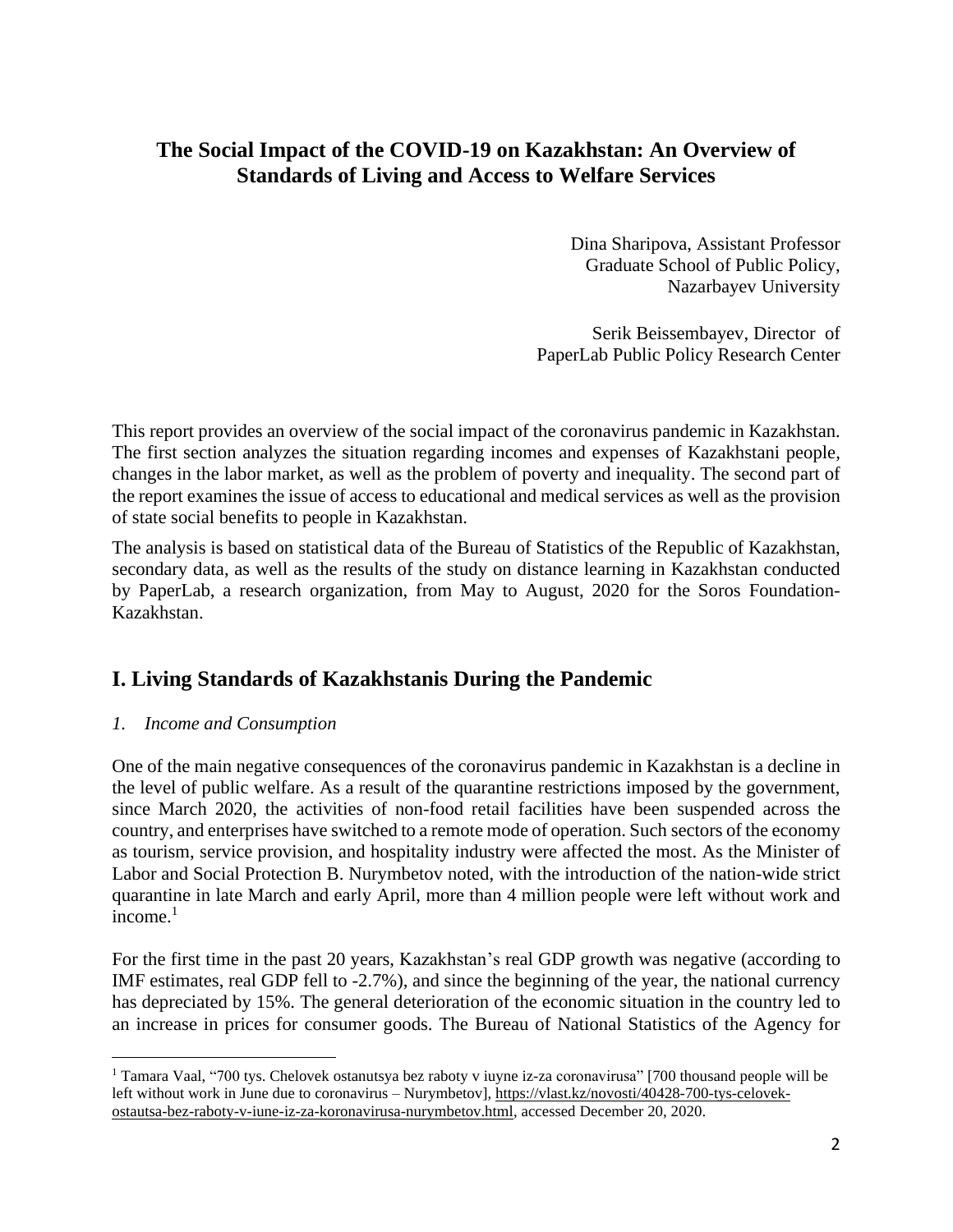Strategic Planning and Reforms of the Republic of Kazakhstan reports that in May 2020, food prices across the country increased by almost 11% compared to the same period last year.<sup>2</sup>

The impact of the coronavirus crisis on the income level of the population already became noticeable in the second quarter of 2020, when the real income indexes remained at the same level compared to the corresponding period (Table 1). Later, negative dynamics began to appear, as in October the maximum drop of 8.3% in nominal incomes of people over the past 20 years was recorded against the corresponding period of the previous year.<sup>3</sup>

On the regional level, the largest drop in citizens' incomes was recorded in Nur-Sultan and Shymkent, and in Almaty and West Kazakhstan regions.

|                                                                                                       | 2018   | 2019    | 2020, II<br>quarter |
|-------------------------------------------------------------------------------------------------------|--------|---------|---------------------|
| Estimation of the nominal cash income of the population, on average per<br>capita per month, in tenge | 91 059 | 103 722 | 111 041             |
| Assessment of the nominal cash income of the population, in % to the<br>corresponding period          | 110,5  | 113.9   | 107,1               |
| Indexes of real cash income of the population for the II quarter                                      | 104,1  | 108,3   | 100,3               |

Table 1. Income indicators <sup>4</sup>

The results of public opinion polls also show a decline in income of the population during the pandemic. According to the data of the National Bank of the Republic of Kazakhstan, at the beginning of 2020, ¼ of citizens estimated the average monthly income of their family being less than 70 thousand tenge.<sup>5</sup> A relative majority of people (44%) reported that they earn from 70 to 150 thousand per month. About 17% of the respondents on average had an income of 150-300 thousand tenge, and only 6% of the respondents reported that they earn more than 300 thousand tenge per month.

[https://bsbnb.nationalbank.kz/?docid=3331&switch=russian,](https://bsbnb.nationalbank.kz/?docid=3331&switch=russian) accessed December 20, 2020.

<sup>&</sup>lt;sup>2</sup> The Bureau of National Statistics of the Agency for Strategic Planning and Reforms of the Republic of Kazakhstan, Prices for Food Products in May 2020, [https://stat.gov.kz/news/ESTAT360421,](https://stat.gov.kz/news/ESTAT360421) accessed December 20, 2020.

<sup>3</sup> Galymzhan Aitkazin, "V oktyabre padenie srednedushevykh dokhodov naseleniya Kazakhstanta obnovilo istoricheskiy record" [In October, the fall in the average per capita income of the population of Kazakhstan updated a historical record],

[https://ratel.kz/outlook/v\\_oktjabre\\_padenie\\_srednedushevyh\\_dohodov\\_naselenija\\_kazahstana\\_obnovilo\\_istoricheski](https://ratel.kz/outlook/v_oktjabre_padenie_srednedushevyh_dohodov_naselenija_kazahstana_obnovilo_istoricheskij_rekord) i\_rekord, accessed December 20, 2020.

*<sup>4</sup>* The Bureau of National Statistics of the Agency for Strategic Planning and Reforms of the Republic of Kazakhstan, Monitoring the Living Standards of the Population in the Republic of Kazakhstan, II quarter, 2020. [https://stat.gov.kz/official/industry/64/statistic/6,](https://stat.gov.kz/official/industry/64/statistic/6) accessed December 20, 2020.

<sup>5</sup>The National Bank of the Republic of Kazakhstan. A poll across Kazakhstan among the adult population (18 years and older) on a representative sample at the republican and regional levels, including all regional centers, as well as Nur-Sultan, Almaty, Shymkent, Semey (with population over 250 thousand people). Each survey involves 1,500 respondents. Survey method: telephone interview. FusionLab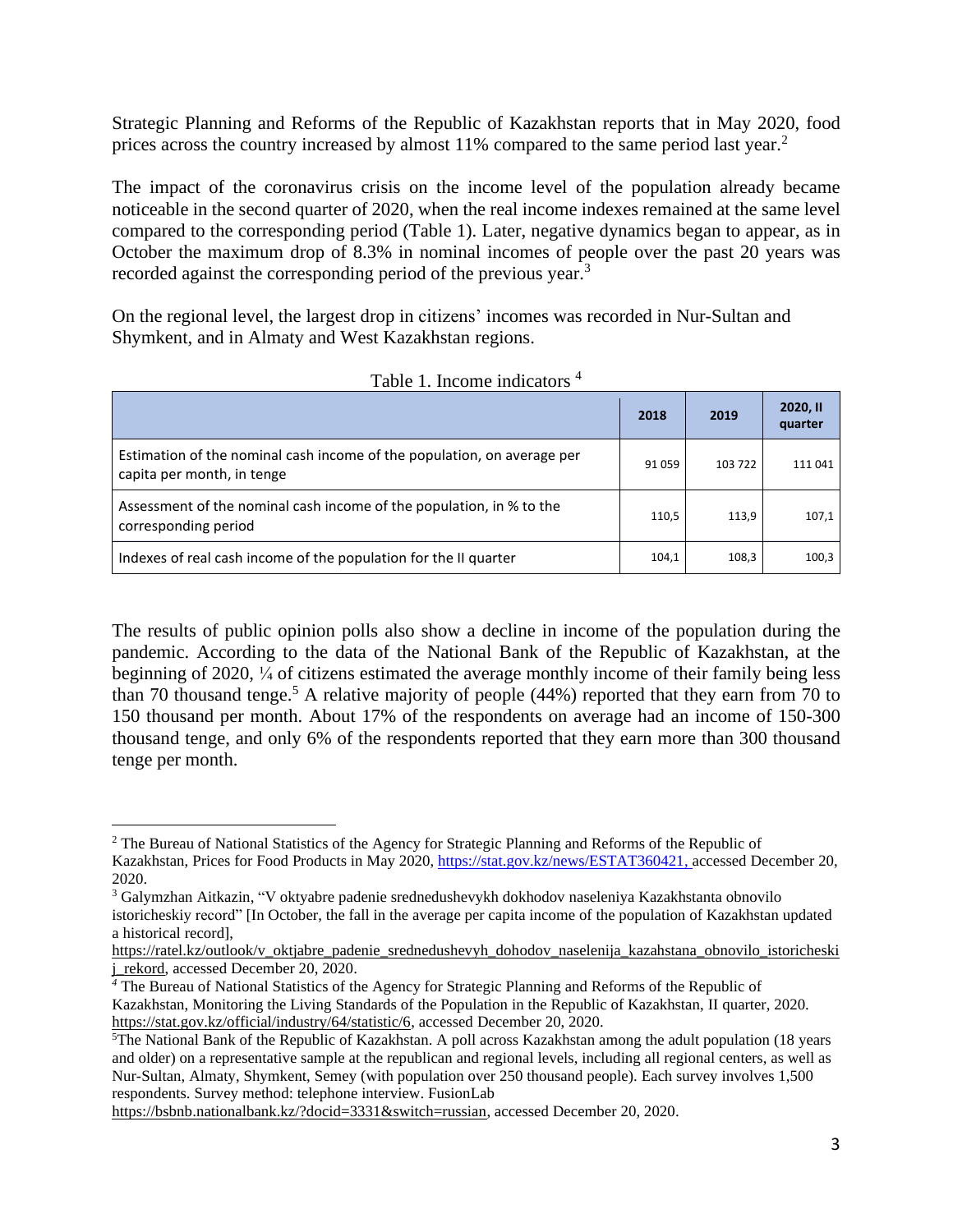Therefore, even before the pandemic, the incomes of people were quite modest – about 70% of citizens earned less than 150 thousand tenge (about \$360) for a family. After the first quarantine, the share of such households increased to 74%, while the share of families with a higher income level (from 150 thousand tenge and above) decreased from 23% to 17%.

|                             | <b>Jan 20</b> | <b>Feb 20</b> | <b>Mar 20</b> | Apr 20 | <b>May 20</b> | <b>Jun 20</b> |
|-----------------------------|---------------|---------------|---------------|--------|---------------|---------------|
| Below 70 000 tenge          | 24,7          | 26            | 25,1          | 23,7   | 26,4          | 30,2          |
| 70 001 - 150 000 tenge      | 44            | 42,5          | 45,3          | 39,8   | 45,7          | 44,2          |
| 150 001 - 300 000 tenge     | 16,5          | 17,3          | 17,1          | 20,8   | 15,8          | 13,6          |
| More than 300 001 tenge     | 6,1           | 5,9           | 4,3           | 7,2    | 5,5           | 3,6           |
| Find it difficult to answer | 9,8           | 8,7           | 8,3           | 8,2    | 8,5           | 6,5           |

*Table 2. Distribution of answers to the question "Name the group that corresponds to the average monthly income of your family for the last month?",%<sup>6</sup>*

Deterioration of the financial situation of Kazakhstani families under such conditions is almost natural. A poll by the National Bank of Kazakhstan showed that with the start of the pandemic, Kazakhstanis began to assess their financial situation as being much worse. So, if in` January only 22% of the respondents believed that their financial situation rather worsened, after five months this figure almost doubled to 42%. Thus, the positive dynamics that have been going on since mid-2016 began to reverse.



*Diagram 1. "How has your family's financial situation changed over the past 12 months?"<sup>7</sup>*

*<sup>6</sup>* The Bureau of National Statistics of the Agency for Strategic Planning and Reforms of the Republic of Kazakhstan, II quarter, 2020. [https://stat.gov.kz/official/industry/64/statistic/6,](https://stat.gov.kz/official/industry/64/statistic/6) accessed December 20, 2020. *7* Ibid.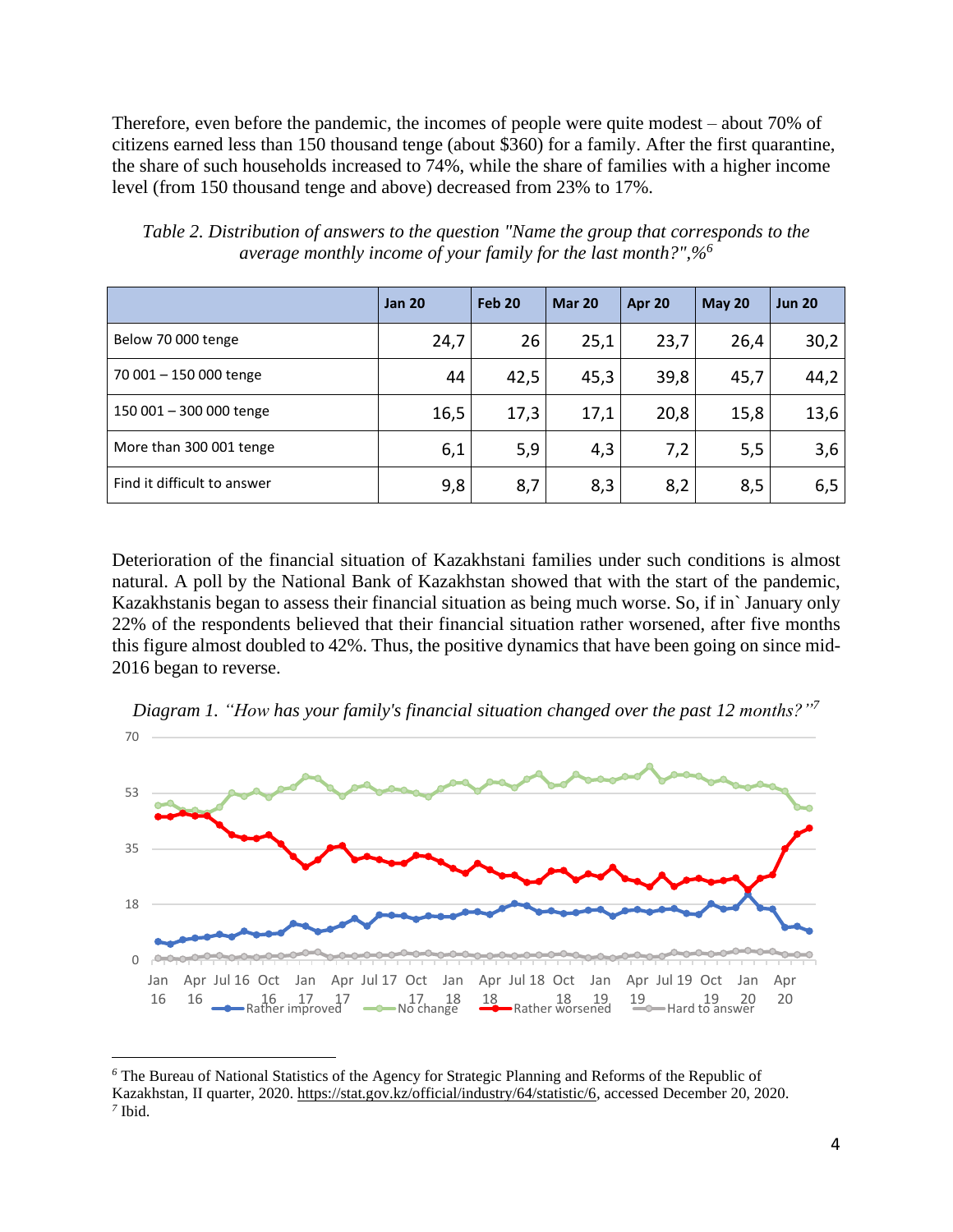The coronavirus crisis in Kazakhstan also made significant adjustments in terms of structure of income and expenses. First of all, the income from labor activity of citizens decreased significantly from 75% in 2018, to 65% in the second quarter of 2020.<sup>8</sup> Incomes of citizens in the form of social transfers, including pensions and state benefits, have proportionally increased – from 21% to 31%.

Due to the rise in prices and decrease in income, the expenditures of citizens on food products have grown significantly. So, in the second quarter of 2020, the share of food products within the structure of consumer spending increased dramatically to 61% (for comparison, the figure was 49% in the second quarter of 2018). Moreover, in rural areas, food expenditures comprised 64% of total household spending. The analysis demonstrates that the expenditures on meat products , fruits, and vegetables have increased significantly.<sup>9</sup>

Lower spending on paid services compensated for higher food expenses. If in 2018 paid services accounted for 23% of total consumer spending, in 2020 the figure dropped to 16%. Kazakhstanis began to spend significantly less on educational and medical services.



*Diagram 2. The structure of expenditures of Kazakhstanis in the period from 2018 to 2020,%*

In this way, the Covid-19 pandemic and the government's restrictive measures have significantly affected the income and consumer behavior of Kazakhstanis. Having lost the previous levels of income, citizens felt the deterioration of their financial situation and reduced their expenditures on paid educational and medical services. As a result of inflation, expenditures on food products increased significantly – Kazakhstanis began to spend more than 60% of their income on food. Thus, for the first time in many years, a trend for the decline of public welfare indicators in the country has been set.

<sup>8</sup> Ibid.

<sup>&</sup>lt;sup>9</sup> Ibid.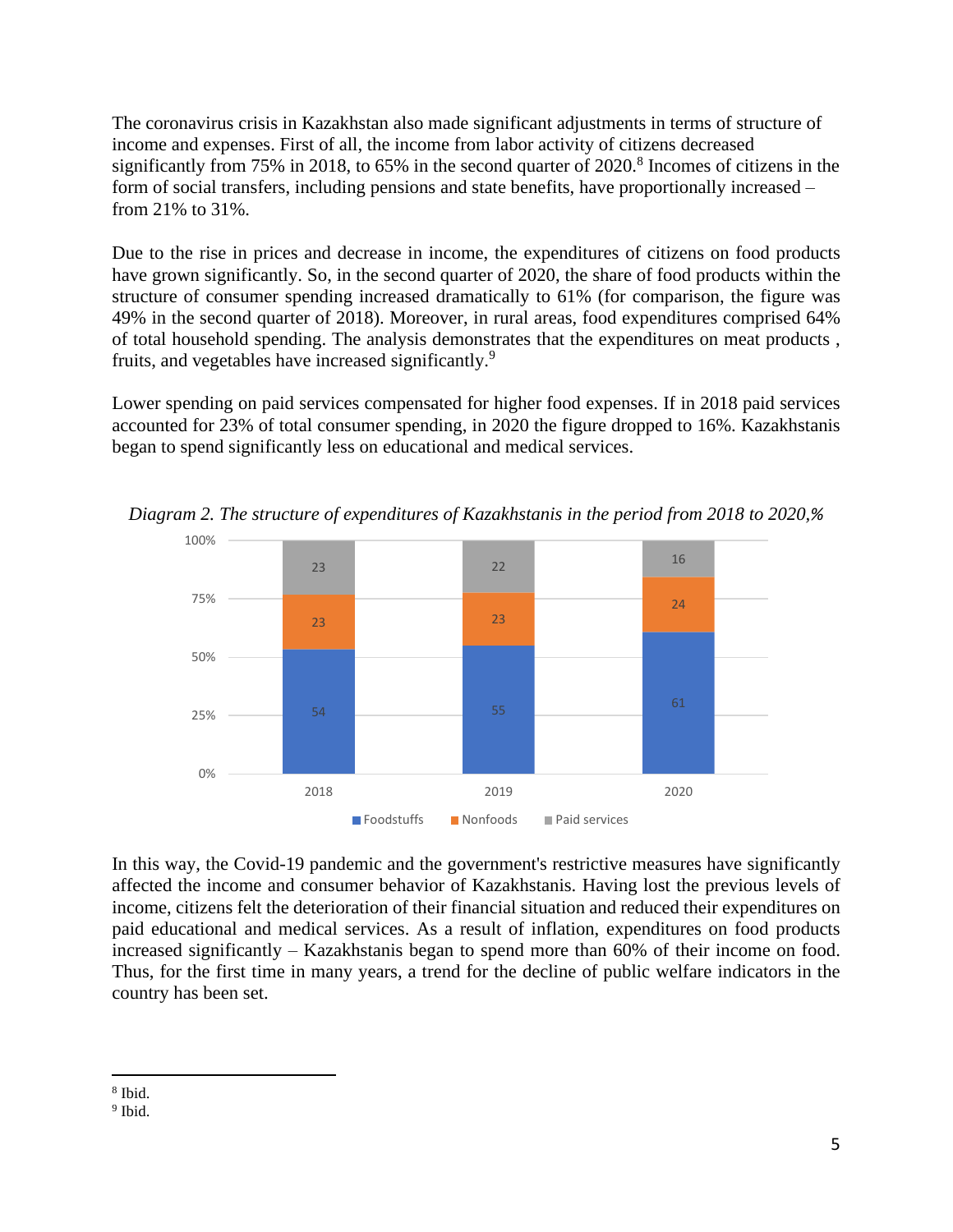### *1.2. Employment*

Situation in the labor market in Kazakhstan was relatively satisfactory before the pandemic. As of 2019, the share of the labor force in the population was 70%, and the unemployment rate was less than 5%, which amounted for 442,000 people.

Because of the introduction of quarantine restrictions in March 2020, small and medium-sized businesses that are not associated with the production of essential goods and services have been forced to stop their activities. However, despite this, according to the statistics, the unemployment rate in the second quarter of 2020 increased by only 0.2% and amounted to 5%.<sup>10</sup>

The absence of a sharp increase in unemployment is is due to a number of reasons. According to the President of the Center for the Development of Labor Resources, D. Argandykov, people who have been unemployed during the quarantine period cannot be registered as unemployed, since they do not meet the requirements for recognizing a citizen as unemployed.<sup>11</sup> In the employment statistics, such citizens are considered as economically inactive.

Also, according to D. Argandykov, the fact that many enterprises decided not to lay off their employees but to reduce the working hours, thereby retaining people in the company's staff, also played a role.

|                                                                               | 2018   | 2019   | 2020   |
|-------------------------------------------------------------------------------|--------|--------|--------|
| Work force (thousand people)                                                  | 9078,9 | 9204,7 | 9157,7 |
| Labor force share in population (percent)                                     | 70     | 70,1   | 69,2   |
| Employed population (thousand people)                                         | 8637,5 | 8762,9 | 8703,7 |
| Employment rate as a percentage of the labor force                            | 95,1   | 95,2   | 95     |
| Unemployed population (thousand people)                                       | 441,4  | 441,8  | 454    |
| Unemployment rate (percent)                                                   | 4,9    | 4,8    | 5      |
| Youth unemployment rate, percent (aged 15-28)                                 | 3,9    | 3,7    | 4      |
| Long-term unemployment rate (percent)                                         | 2,2    | 2,1    | 2,1    |
| Persons outside the labor force (thousand people)                             | 3882,3 | 3929,5 | 4082,5 |
| Share of persons outside the labor force as a percentage of the<br>population | 30     | 29,9   | 30,8   |

*Table 3. Dynamics of labor market indicators in Kazakhstan in 2018-2020*

<sup>&</sup>lt;sup>10</sup> KazInform, "Kak pandemiya povliyala na rynok truda v Kazakhstane" [How the Pandemic Affected the Labor Market in Kazakhstan], [https://www.inform.kz/ru/kak-povliyala-pandemiya-na-rynok-truda-v](https://www.inform.kz/ru/kak-povliyala-pandemiya-na-rynok-truda-v-kazahstane_a3704373)[kazahstane\\_a3704373,](https://www.inform.kz/ru/kak-povliyala-pandemiya-na-rynok-truda-v-kazahstane_a3704373) accessed December 20, 2020.

 $11$  Ibid.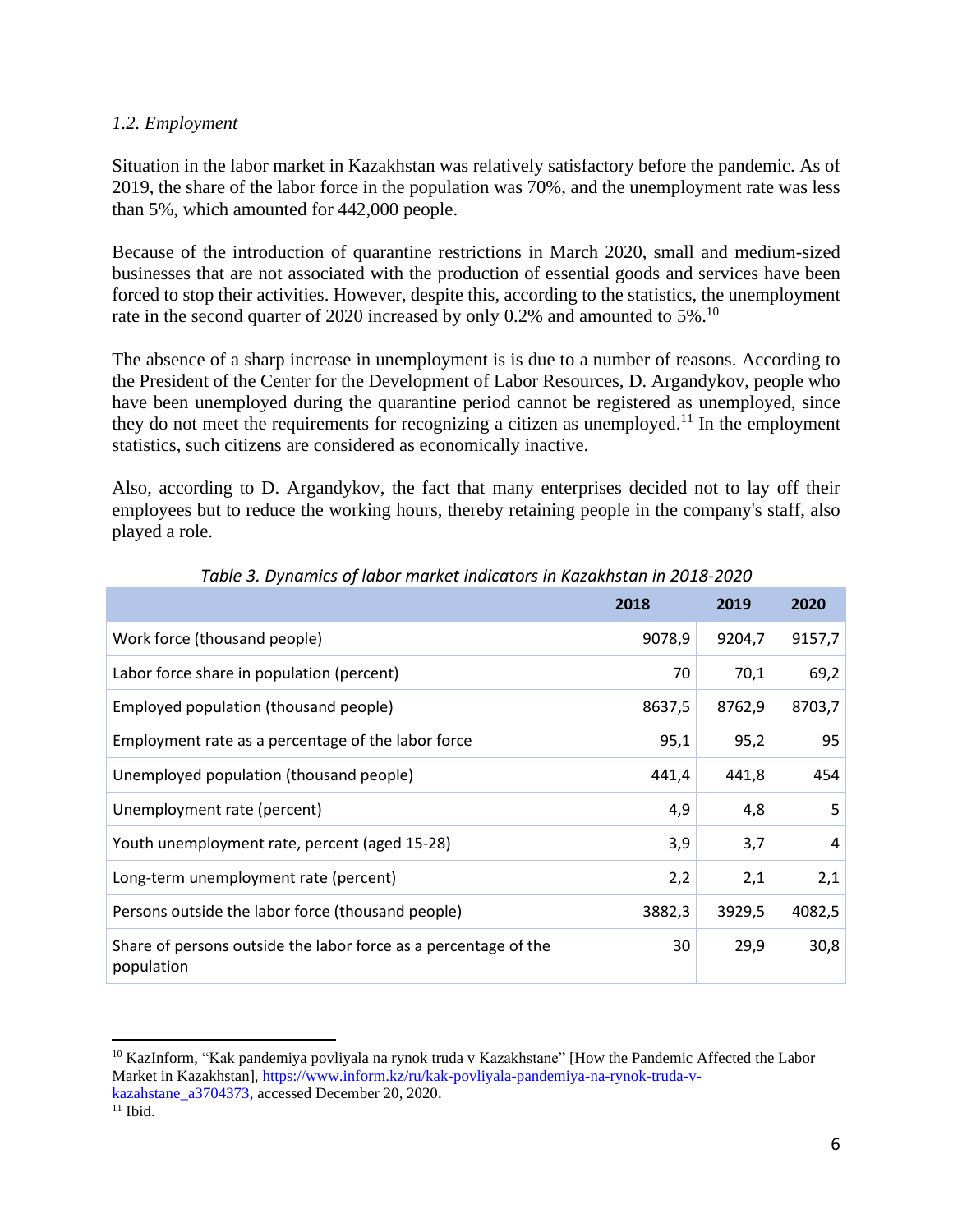However, one can assume that the 5% unemployment rate does not reflect the real state of affairs in the labor market. Because registration of a person as unemployed is accompanied by a number of administrative barriers, even under conditions of the nationwide quarantine, the indicator remains practically unchanged. For instance, financial analyst A. Beisembayev believes that hidden unemployment in Kazakhstan is ten times higher than what the statistics show:

*"We understand that we have a very large "tenevka" (shadow market), a lot of people who receive "serye zarplaty" (shadow wages) and are not registered anywhere. It is as easy to* hire such people as it is to fire them. And these people do not go to the labor exchange, they *try to survive on pasture, receive some money for their services, do not pay taxes and do not appear anywhere".<sup>12</sup>*

However, the Committee on Statistics fixes another indicator, which is the number of temporarily unemployed due to the suspension of activities. There were 368,500 such people in Kazakhstan in the second quarter of 2020. Experts of *Tengenomika* channel on Telegram believe that official unemployment statistics combined with temporary unemployment in Kazakhstan demonstrates a more relevant figure on unemployment during the pandemic, which is 822 thousand people or  $9.5\%$ <sup>13</sup>

Another important issue is the adaptation of informal workers to the conditions of the pandemic. A significant part of labor force in Kazakhstan is represented by those who are involved in labor activities that are not regulated by laws and either do not provide any (or provide only partial) social guarantees given by the state. This group includes mainly self-employed individuals who earn money by offering their own services. According to the official statistics, 1.5 million citizens in Kazakhstan are self-employed.<sup>14</sup> About  $450,000$  more work in their personal subsidiary property.

These categories of workers are especially vulnerable in the context of the pandemic, since, most often, these are the people involved in the shadow market without formal contracts. The absence of tax or social welfare payments closes access for them to the state social insurance. Moreover, informal employment is accompanied by an unstable income, as well as a high risk of job loss due to its sensitivity of seasonality. It is likely that due to quarantine restrictions across the country, those employed in the informal sector received even fewer earning opportunities.

Research has shown that informal employment in Kazakhstan is more common among young people from 18 to 24 years old, as well as among the age group that is older than  $50^{15}$ . The first

*<sup>12</sup>* Mariya Levina, "Pandemiya bezrabotitsy: Crisis na rynke truda mozhet okazatsya zatazhnym" [Unemployment Pandemic: The Labor Market Crisis May be Protracted], [https://vlast.kz/jekonomika/40604-pandemia](https://vlast.kz/jekonomika/40604-pandemia-bezraboticy.html)[bezraboticy.html,](https://vlast.kz/jekonomika/40604-pandemia-bezraboticy.html) accessed December 20, 2020.

<sup>13</sup> [https://web.telegram.org/#/im?p=@tengenomika,](https://web.telegram.org/#/im?p=@tengenomika) accessed on August 12, 2020.

<sup>&</sup>lt;sup>14</sup> The Bureau of National Statistics of the Agency for Strategic Planning and Reforms of the Republic of Kazakhstan, Digest "The Number of Informally Employed Population in the Republic of Kazakhstan", [https://stat.gov.kz/official/industry/25/statistic/5,](https://stat.gov.kz/official/industry/25/statistic/5) accessed December 20, 2020.

<sup>&</sup>lt;sup>15</sup> Serik Beissembayev, Daniyar Moldakanov, and Sabina Insebayeva, 2017, "Ni k selu, ni k gorodu: problema neformalnoi zanyatosti molodezhi v monogorodakh Kazakhstana" [Neither to the Countryside nor to the City: the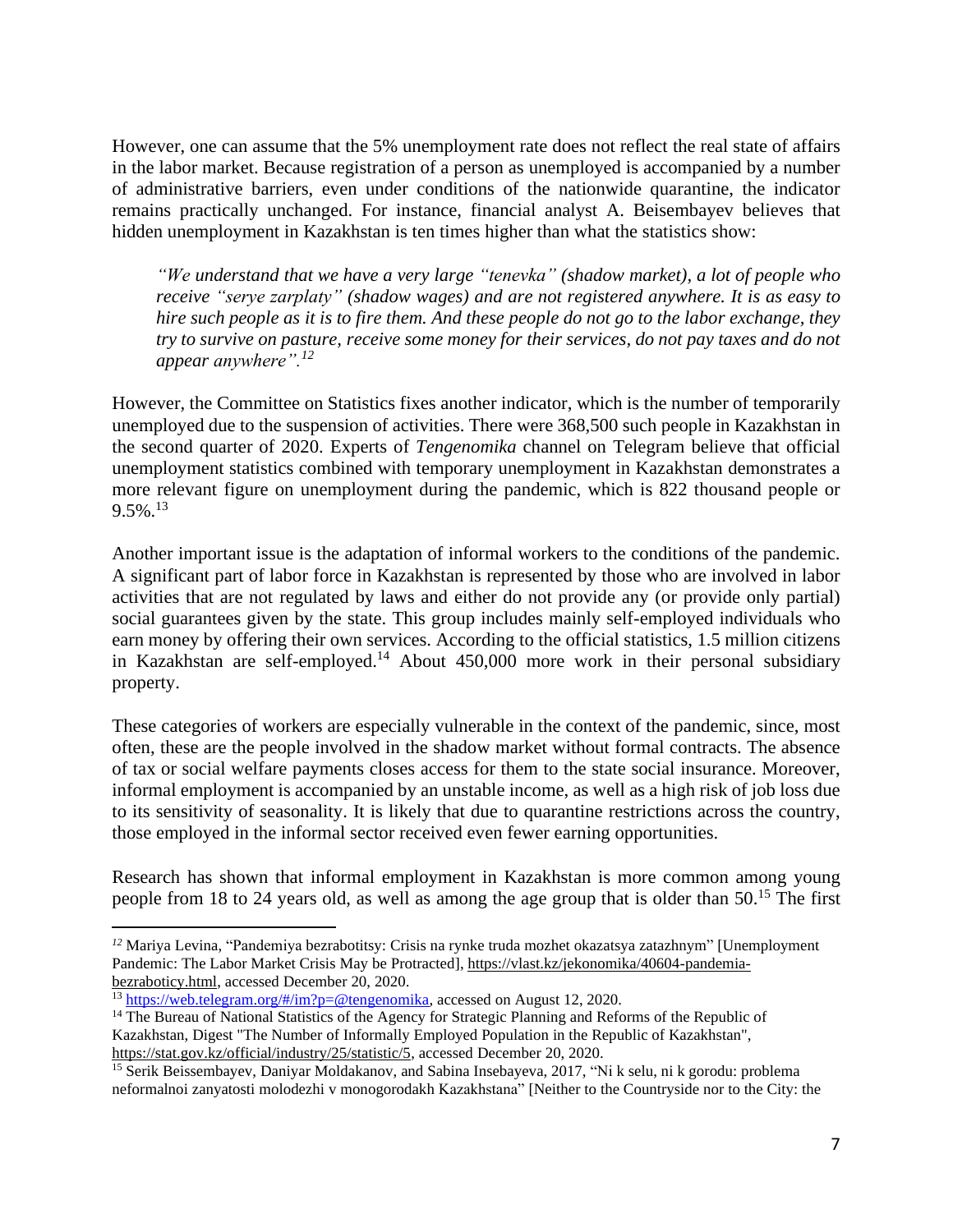category, presumably, includes students who, due to lack of work experience, agree to work without concluding employment contracts. The second category mostly comprises workers in the agricultural sector and people who provide transport services without having registered as an individual entrepreneur.

On that particular matter, Zhambyl and West Kazakhstan regions stand out. There, in 2019, according to the statistics, the share of informally employed in the total labor force was 28% and 24%, respectively (with a national indicator being  $14\%$ ).<sup>16</sup> Mangistau, Atyrau and Aktobe regions have the lowest numbers of informally employed.

Another vulnerable category of workers on the labor market are women, who earned less than men even before the pandemic and had more risks associated with employment and career growth. As A. Zhusupova, an expert at the Institute of World Economics and Politics, notes, most unemployed men often find work quickly, while women have to look for a new job for much longer. Employers are reluctant to hire a woman because of a possibility of maternity leave; in addition, many job sectors are still inaccessible to women because of the existing negative stereotypes about women's work.<sup>17</sup>

In addition, it is important to note that the most affected sectors by quarantine restrictions, were those in which women were primarily employed. These are trade, service industry, restaurant business, and hotel industry.

Therefore, the pandemic crisis in Kazakhstan, with renewed intensity, highlighted the issue of socio-economic inequality between different categories of workers, including formally and informally employed, skilled and less skilled workers, and women and men. Further decline of the situation on the labor market may aggravate the conditions of vulnerable categories of workers. This makes the issue of increasing social guarantees from the state and the adaptation of employment policies to the new economic conditions especially relevant.

## *1.3. Poverty and Inequality*

In Kazakhstan, the problem of poverty remained less acute than in other Central Asian countries. Thanks to high oil prices since the early 2000s, the country managed to raise the living standards of Kazakhstanis and reduce poverty rates to a minimum. However, according to the World Bank experts, the coronavirus crisis may bring the problem of poverty in Kazakhstan back again. Thus, according to the economic report of the World Bank on Kazakhstan published in July 2020, the

Problem of Informal Employment of Youth in Monotowns of Kazakhstan], [https://www.soros.kz/wp](https://www.soros.kz/wp-content/uploads/2018/05/informal_employment.pdf)[content/uploads/2018/05/informal\\_employment.pdf,](https://www.soros.kz/wp-content/uploads/2018/05/informal_employment.pdf) accessed December 20, 2020.

<sup>&</sup>lt;sup>16</sup> The Bureau of National Statistics of the Agency for Strategic Planning and Reforms of the Republic of Kazakhstan, Digest "The Number of Informally Employed Population in the Republic of Kazakhstan", [https://stat.gov.kz/official/industry/25/statistic/5,](https://stat.gov.kz/official/industry/25/statistic/5) accessed December 20, 2020.

<sup>&</sup>lt;sup>17</sup> Aiman Zhussupova, "Bezrabotitsa v Kazakhstane: problema stanovistsya ostree" [Unemployment in Kazakhstan: the problem is getting more acute], [https://ekonomist.kz/zhussupova/problema-stanovitsia-ostree/,](https://ekonomist.kz/zhussupova/problema-stanovitsia-ostree/) accessed December 20, 2020.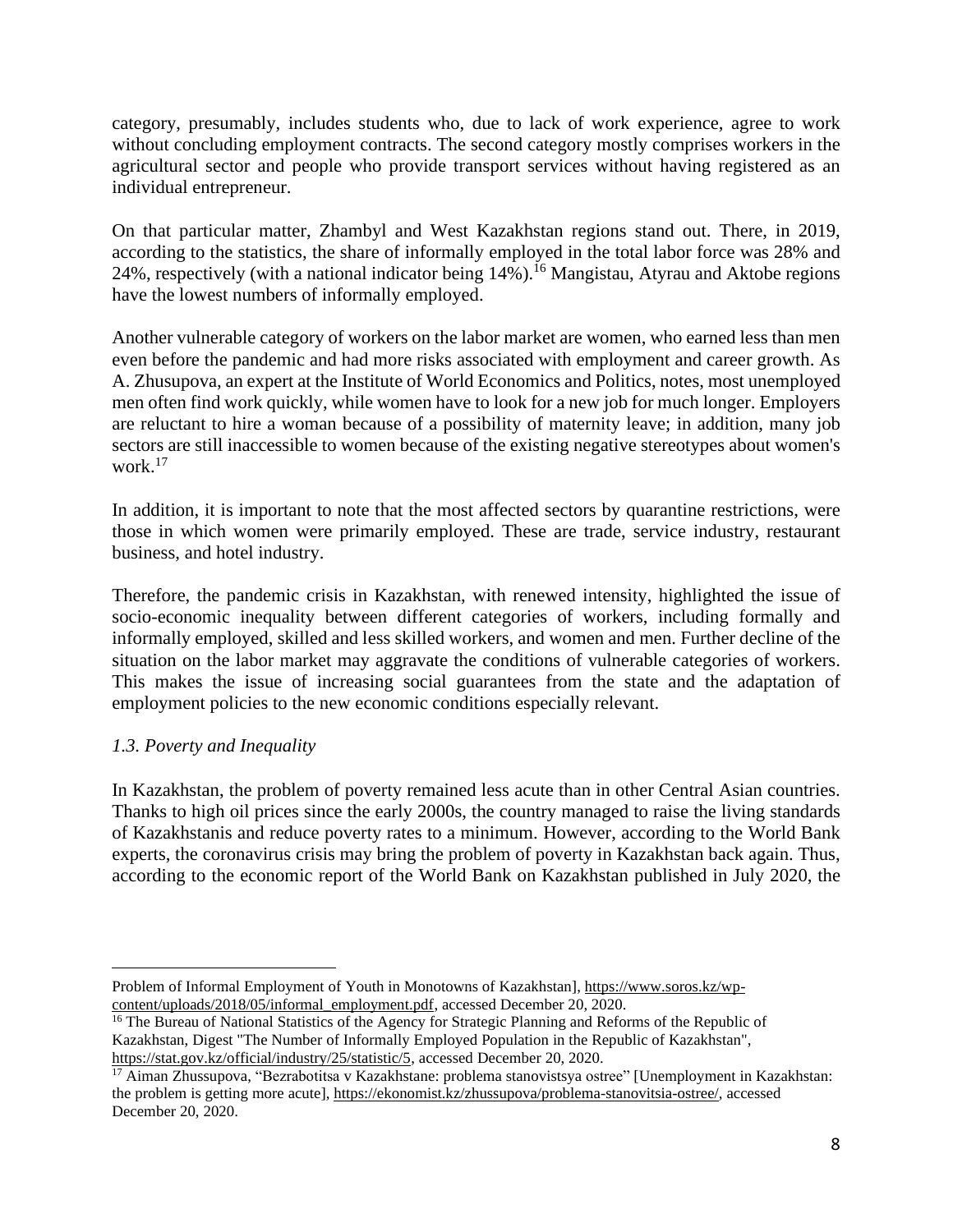poverty level may increase in 2020 from the projected 8.3% to 12.7%, meaning that an additional 800,000 people will be below the poverty line.<sup>18</sup>

According to the official statistics, in the second quarter of 2020, the share of citizens with incomes below the minimum subsistence level increased to 5.7% (4.3% in 2019). It means that 1.1 million people in Kazakhstan during this period had an income of 32.6 thousand tenge (about \$ 77) per month. At the same time, there is a considerable difference in indicators in urban and rural areas. So, in rural areas, 7.8% of residents had an income below the minimum subsistence level, while in the city the indicator was at  $4.2\%$ .<sup>19</sup>

There is also a noticeable difference between the "richer" and "poorer" regions. The highest poverty level is recorded in the Turkestan region – 13%. In the North Kazakhstan, Zhambyl and Kyzylorda regions, the share of residents with incomes below the subsistence line is 7%, which is higher than the national average. It is important to note, that in the largest city of the country, Almaty, the poverty rate has more than doubled over the last year from 2.6% to 6.2%.

*Table 4. Poverty indicators at national and regional level for the 2nd quarter of 2020*

|                            | <b>Total</b><br>(%) | In urban<br>areas $(%$ | In rural areas<br>(%) |
|----------------------------|---------------------|------------------------|-----------------------|
| The Republic of Kazakhstan | 5,7                 | 4,2                    | 7,8                   |
| Akmola region              | 6,7                 | 4,8                    | 8,4                   |
| Aktobe region              | 3,4                 | 2,3                    | 6,2                   |
| Almaty region              | 4,7                 | 2,5                    | 5,3                   |
| Atyrau region              | 3,1                 | 0,9                    | 5,7                   |
| West Kazakhstan region     | 4                   | 2,1                    | 6                     |
| Jambyl region              | 6,9                 | 5,6                    | 7,8                   |
| Karaganda region           | 2,4                 | 2,5                    | 2,2                   |
| Kostanay region            | 3,8                 | 1,8                    | 6, 5                  |
| Kyzylorda region           | 6,9                 | 4,8                    | 8,4                   |
| Mangystau region           | 4,3                 | $\overline{2}$         | 5,9                   |

<sup>&</sup>lt;sup>18</sup> The World Bank, The COVID-19 Shock to Kazakhstan's Economy Largest in Two Decades: World Bank Report, [https://www.worldbank.org/en/news/press-release/2020/07/22/the-covid-19-shock-to-kazakhstans-economy-largest](https://www.worldbank.org/en/news/press-release/2020/07/22/the-covid-19-shock-to-kazakhstans-economy-largest-in-two-decades-world-bank-report)[in-two-decades-world-bank-report,](https://www.worldbank.org/en/news/press-release/2020/07/22/the-covid-19-shock-to-kazakhstans-economy-largest-in-two-decades-world-bank-report) accessed December 20, 2020.

 $19$  Finprom, "Na fone "coronacrisisa" uroven bednosti v RK zametno vyros: dolya naseleniya s dokhodami nizhe prozhytochnogo minimuma uvelichilas do 5,7%" [Amid the "coronacrisis" the level of poverty in Kazakhstan has noticeably increased: the share of the population with incomes below the subsistence level increased to 5.7%], [http://finprom.kz/ru/article/na-fone-koronakrizisa-uroven-bednosti-v-rk-zametno-vyros-dolya-naseleniya-s](http://finprom.kz/ru/article/na-fone-koronakrizisa-uroven-bednosti-v-rk-zametno-vyros-dolya-naseleniya-s-dohodami-nizhe-prozhitochnogo-minimuma-uvelichilas-do-57)[dohodami-nizhe-prozhitochnogo-minimuma-uvelichilas-do-57,](http://finprom.kz/ru/article/na-fone-koronakrizisa-uroven-bednosti-v-rk-zametno-vyros-dolya-naseleniya-s-dohodami-nizhe-prozhitochnogo-minimuma-uvelichilas-do-57) accessed December 20, 2020.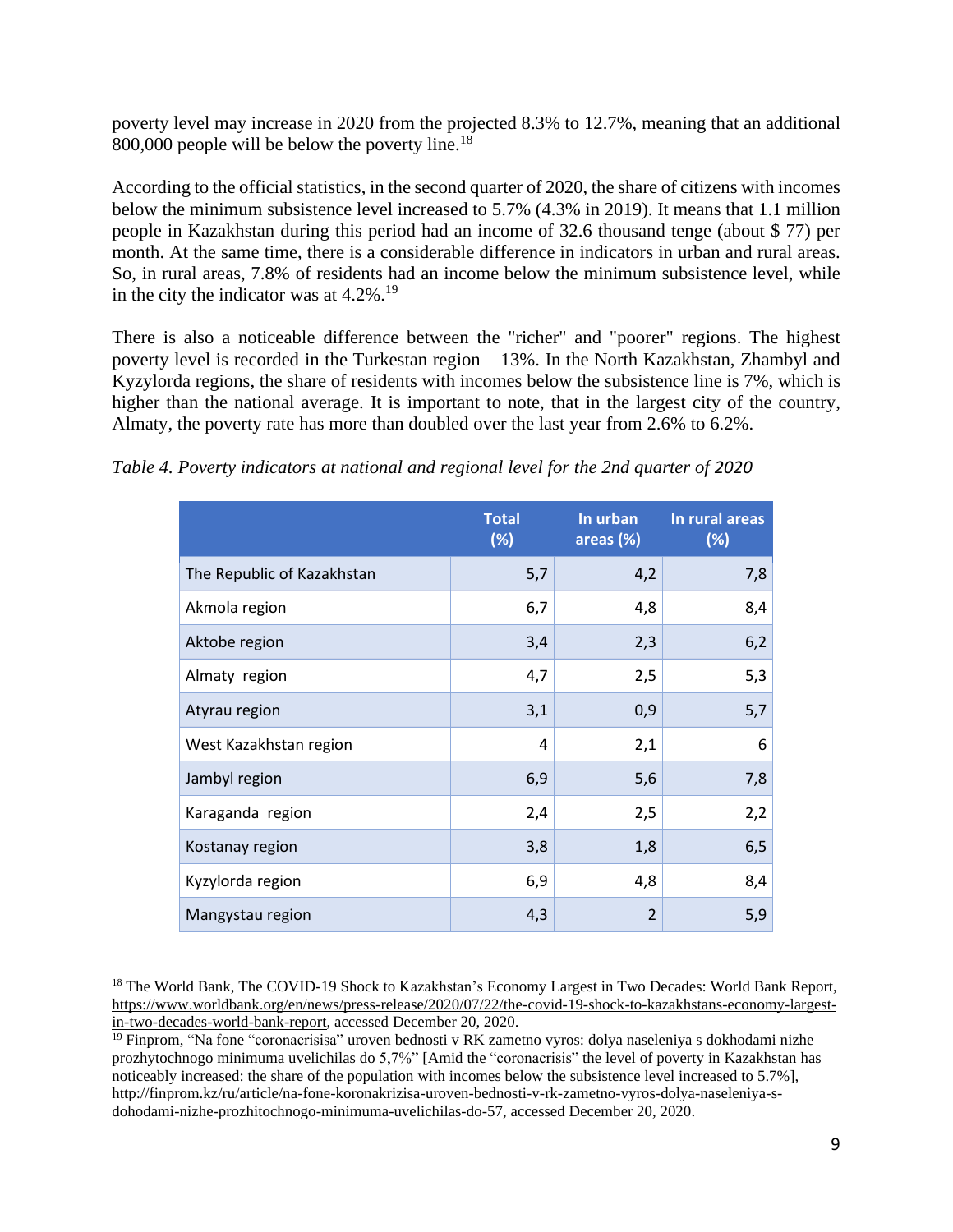| Pavlodar region         | 4,7  | 4,2  | 6,1                      |
|-------------------------|------|------|--------------------------|
| North Kazakhstan region | 7,4  | 5,4  | 9,2                      |
| Turkistan region        | 12,8 | 13,1 | 12,7                     |
| East Kazakhstan region  | 5,3  | 3,3  | 8,5                      |
| Nur-Sultan City         | 1,4  | 1,4  |                          |
| <b>Almaty City</b>      | 6,2  | 6,2  | $\overline{\phantom{a}}$ |
| <b>Shymkent City</b>    | 6,4  | 6,4  |                          |

The rise in poverty contributes to an increased social and economic inequality. Experts from the International Monetary Fund predict that the problem of inequality in developing countries will become even more pronounced due to the consequences of the pandemic.<sup>20</sup> In particular, the Gini coefficient, which measures the difference between the incomes of the wealthiest and the most disadvantaged groups of the population, is expected to rise.

Inequality will affect different socio-demographic groups to varying degrees. In Kazakhstan, women will find themselves in an even more vulnerable position, since due to significant differences in income, they will face the risk of social and economic insecurity. According to the UN, the poverty rate among women in Asia and Africa due to the coronavirus pandemic will increase by 9% between 2019 and 2021.<sup>21</sup> Socio-economic vulnerability, in turn, contributes to economic and domestic violence against women.

Generally, increasing inequality in a society serves as a catalyst for many problems, such as raising discontent and protests, growing distrust in government, decrease in social solidarity, and rise in domestic and other forms of violence. In Kazakhstan, not only have the existing inequalities been exacerbated due to the pandemic, there are also new types of inequality that emerged because of different levels of adaptive capacity of different social groups.

# **II. Access to Public Services and State Social Support**

#### *2.1 Education*

<sup>&</sup>lt;sup>20</sup> How COVID-19 Will Increase Inequality in Emerging Markets and Developing Economies, [https://blogs.imf.org/2020/10/29/how-covid-19-will-increase-inequality-in-emerging-markets-and-developing](https://blogs.imf.org/2020/10/29/how-covid-19-will-increase-inequality-in-emerging-markets-and-developing-economies/)[economies/,](https://blogs.imf.org/2020/10/29/how-covid-19-will-increase-inequality-in-emerging-markets-and-developing-economies/) accessed December 20, 2020.

<sup>&</sup>lt;sup>21</sup> Vedomosti, "OON ozhidayet obnischaniya 47 mln zhenschin iz-za coronavirusa" [UN expects 47 million women to become impoverished due to coronavirus], https://www.vedomosti.ru/society/news/2020/09/03/838678-oonozhidaet-obnischaniya-47-mln-zhenschin-iz-za-koronavirusa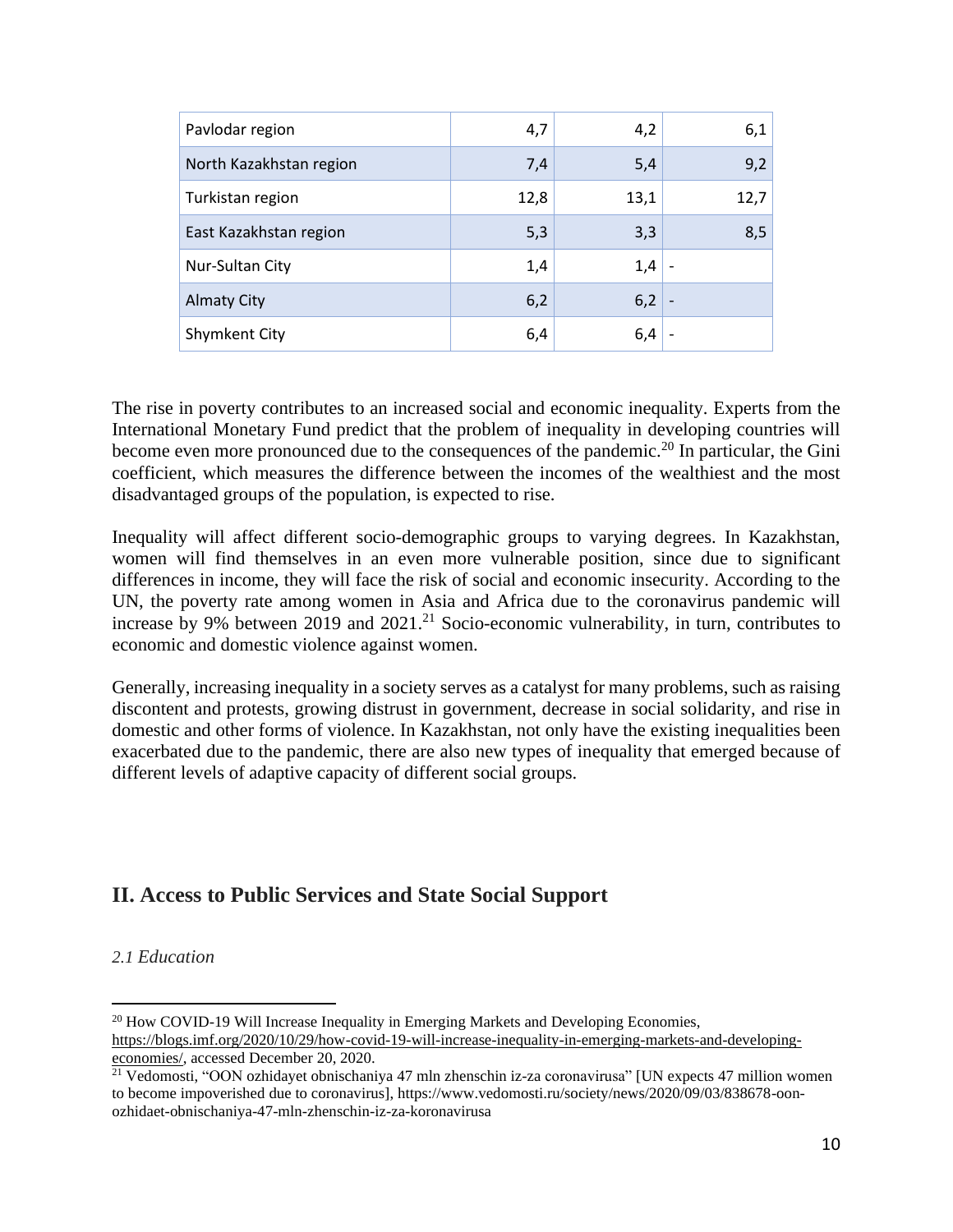The educational system of Kazakhstan has faced significant challenges due to the pandemic. The government had to solve many issues related to distance learning, including the development of educational platforms, providing technical support and access to the Internet, and developing a legislative basis for online teaching. After the introduction of the state of emergency and quarantine restrictions in March 2020, schools, colleges and Universities have been transferred to distance learning. There are more than 7,000 secondary schools with 3 million school children and 335,000 teachers, 790 colleges with 40,000 teachers, and 131 Universities with 604,345 students and  $38,470$  instructors.<sup>22</sup> The majority of school children (2.6 million) is currently on distance learning, while 800,000 (24%) continue face-to-face education. However, 3,000 out of 7,000 schools provide face-to-face teaching. These schools are mostly located in rural areas and have a small number of pupils.

The introduction of distance learning has revealed a lot of problems in the education system of Kazakhstan. Secondary education has not been ready to transit to a different mode of learning due to a poor level of technical support. The lack of IT educational platforms allowing millions of school children and students to use teaching materials and attend video sessions at the same time coupled with a weak digital education among teachers. At the beginning of distance learning, teachers used the Zoom platform and provided online teaching. Later, however, the instructors had to refuse from using this platform due to technical and security issues as well as poor quality of educational process. One of the teachers noted,

*"If we would continue teaching online, we would have many problems. Now, due to distance* learning, we do not have them. We give an assignment to pupils but we do not ask them to provide *an immediate answer. But we do require a feedback. However, with online teaching, we would face many problems. For instance, not all students would join the sessions at 9 am because some of them might have bad Internet connection, others could not do that because there were other students in a family and only one computer. Thus not everyone could be present during the online classes. We had online sessions in the beginning and then we had many problems."<sup>23</sup>*

The government has created a number of Internet platforms for secondary education such as Bilim Land, Mektep, Kundelik, and other. Overall, teachers had a positive feedback of supportive teaching materials supplied on those platforms. One of the teachers mentioned, "Mektep is a good educational platform. It is very useful and interesting. Pupils have an opportunity to apply practical skills because there are exercises. A pupil can solve math problems, get the answer, and check if she did the assignment right.<sup>24</sup> Another teacher noted, "From the Bilim Land children use different videos, create presentations and slides, and then show them in the interactive board."<sup>25</sup> Applying these platforms, however, teachers and children do not use videoconferences and, as such, it is not easy to control the educational process.

The transfer to distance learning has also revealed unequal access to the Internet and shortage of computers among children in rural areas and those from poor families. One of the teachers in a secondary school mentioned, "Many parents cannot provide access to the Internet for their children. Many have problems with cell phones, i.e there is only one phone for all family members.

 $22$  Agency on Statistics of the Republic of Kazakhstan.

<sup>&</sup>lt;sup>23</sup> Interview with a teacher from Almaty, May 21, 2020.

<sup>&</sup>lt;sup>24</sup> Interview with a teacher of High school, May 13, 2020.

<sup>25</sup> Interview with a teacher from Almaty, May 21, 2020.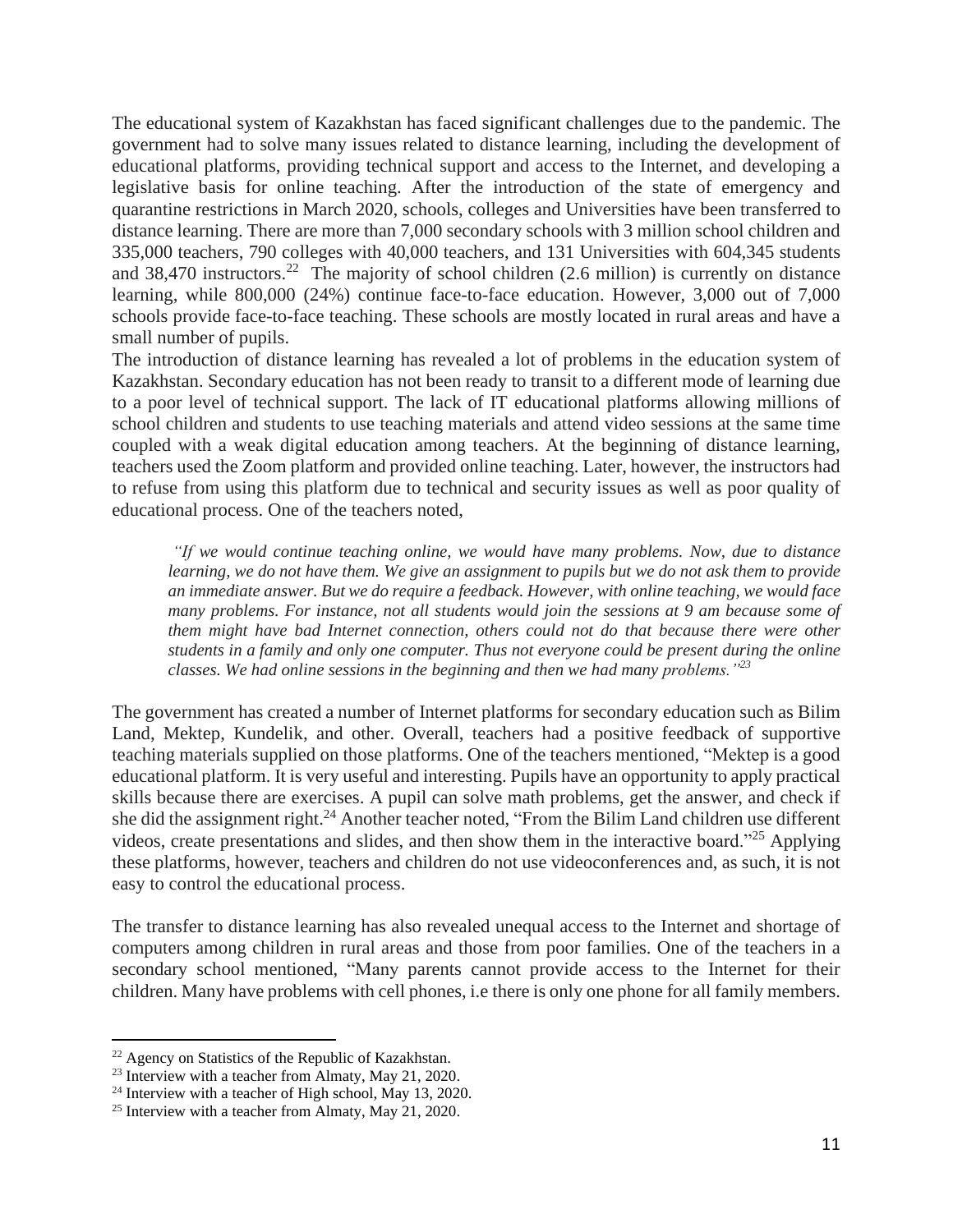I am not talking even about a computer or laptop"<sup>26</sup> Limited access to the Internet did not allow children to use educational platforms or get access to quality visual materials, which negatively affected the quality of education.

To solve the problem of the computer shortage, the government obtained 435,000 computers to distribute among those who were in need. One of the teachers mentioned that the Department of Education provided pupils with internet flash cards. She said, *"Teachers found out who among* pupils do not have access to the Internet and what problems they face. Many parents lost their jobs and do not have money to pay for the internet and thus children are left with no access to the *internet. The Administration also provided some families with computers."*<sup>27</sup> Another teacher from a school located in a district center mentioned that they asked all parents if they have access to the internet and if they have computers. *"We checked families with many children, then children without parents, poor families…We did our best and distributed about 20 computers."*<sup>28</sup> The distribution of computers, flash cards with Internet or iPads was done across all regions of Kazakhstan.

One of the implications of distance learning is the lack of face-to-face contact between instructors and students, which results in poor monitoring of the educational process. Teaching in a classroom is different from home where children cannot be controlled by an instructor properly. In addition, at home both teachers and students might not have an appropriate environment for the educational process. As one teacher noted the following,

*"School students are still children. They do not feel the same degree of responsibilities as students in Universities. They are not independent. Many of them think that studying is a waste of time. Many of them are not interested. Students in contrast, know that they will need this education because they have to find a job. University students are adults and they are more responsible."*<sup>29</sup>

It is not easy for instructors to evaluate the level of knowledge among students due to cheating. According to a survey conducted by a public organization, 60% of teachers have not noticed any difference in the level of knowledge among students, while 40% have emphasized the deterioration of knowledge among students.<sup>30</sup>

In Kazakhstan, according to PISA, an international agency on quality of education, 6 out of 10 school children were functionally uneducated, which means that they are not able to apply the acquired knowledge on mathematics, natural sciences or reading to everyday life and their future professions. It is predicted that the number of functionally uneducated students can increase by 100,000 due to the impact of distant leaning. According to research, the indicators of performance among school children will be down by 8 points of the PISA scale. It has been estimated that children from socially-disadvantaged families are more affected than children from well-off

<sup>26</sup> Interview with a teacher of High school, 15 May 2020.

 $27$  Interview with a teacher of High school, May 10, 2020

<sup>&</sup>lt;sup>28</sup> Interview with a High School teacher, May 14, 2020.

<sup>&</sup>lt;sup>29</sup> Interview with a teacher of High school, May 10, 2020.

<sup>30</sup> Interview with an expert, September 15, 2020.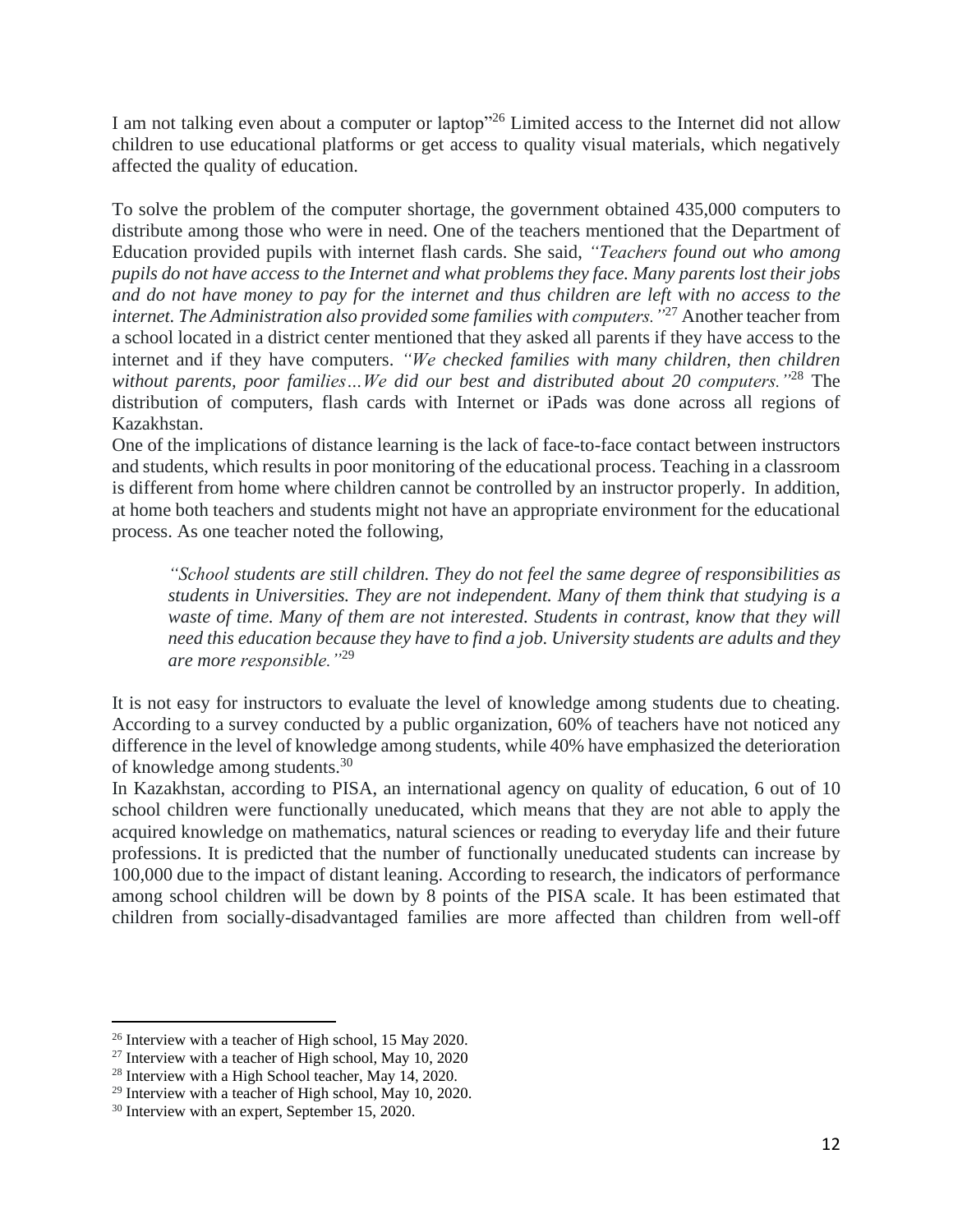families. Distant learning introduced even for a short period of time can increase the gap in reading performance between children from well-off and poor families by 18%. <sup>31</sup>

The workload and emotional pressure on instructors have also increased tremendously due to distance learning. Teachers spend much more time using cell phones or checking the internet for home assignments. Here are the words of two different teachers:

"*Teaching workload has changed in that sense that I am tied to the computer because children do not submit the assignments on time or at the same time. One student submits in the morning, another in the evening, etc…I am constantly on the phone. I cannot relax because of distance learning."*

*"Although we are at home we spend all time at the computer and on the phone because we have to be connected to children. Someone asks questions, someone needs the assignment, someone cannot open the file. It takes a lot of time…Sometimes, we have to work until 11 pm. The workload has increased and a lot of time is spent". 32*

The increased workload for teachers, in turn, can lead to a higher level of frustration and affect negatively the quality of teaching. The pressure of distance learning has been also experienced by parents. Many instructors recognized an important role of parents during the distant learning. As one teacher said,

*"I can say that parents now replace teachers for their children. Parents explain everything, they check children's assignments. Children give them feedback. Parents communicate with children* and give their time as teachers give their time during the class. It is very difficult for parents. Some *have not mastered this profession. It is also difficult for parents to explain the topics. However, at this moment parents have become teachers at home."*

Thus, the lockdown has revealed a number of problems that the government has to resolve including poor quality education, disparity across regions, digital illiteracy, and a low level of access to the Internet, to name a few. The government should take further measures to provide equal access to education and increase quality education.

In the next section, we are going to focus on the situation in the healthcare sector and provision of medical services to the population, which have also been negatively affected by the pandemic.

#### *2.2 Healthcare and Access to Medical Services*

The pandemic has also become a litmus test for the healthcare system of Kazakhstan. It has revealed weak sides in the service delivery and system of governance. In general, the healthcare system in Kazakhstan suffers from poor quality medical services and unequal access to medical assistance. The main problems that the population faced during the pandemic included the shortage of medicines and COVID-19 tests, poor coordination of medical organizations, and lack of beds

<sup>31</sup> Zhan Fransua Marto, Pandemia i obrazovanie v Kazakhstane: Seryoznye poteri i uvelichenie neravenstva [The Pandemic and Education in Kazakhstan: Serious losses and Increase of Inequality],

[https://blogs.worldbank.org/ru/europeandcentralasia/post-covid-education-kazakhstan-heavy-losses-and-deepening](https://blogs.worldbank.org/ru/europeandcentralasia/post-covid-education-kazakhstan-heavy-losses-and-deepening-inequality)[inequality](https://blogs.worldbank.org/ru/europeandcentralasia/post-covid-education-kazakhstan-heavy-losses-and-deepening-inequality), last accessed December 27, 2020.

<sup>&</sup>lt;sup>32</sup> Interview with a teacher of High School, May 11, 2020.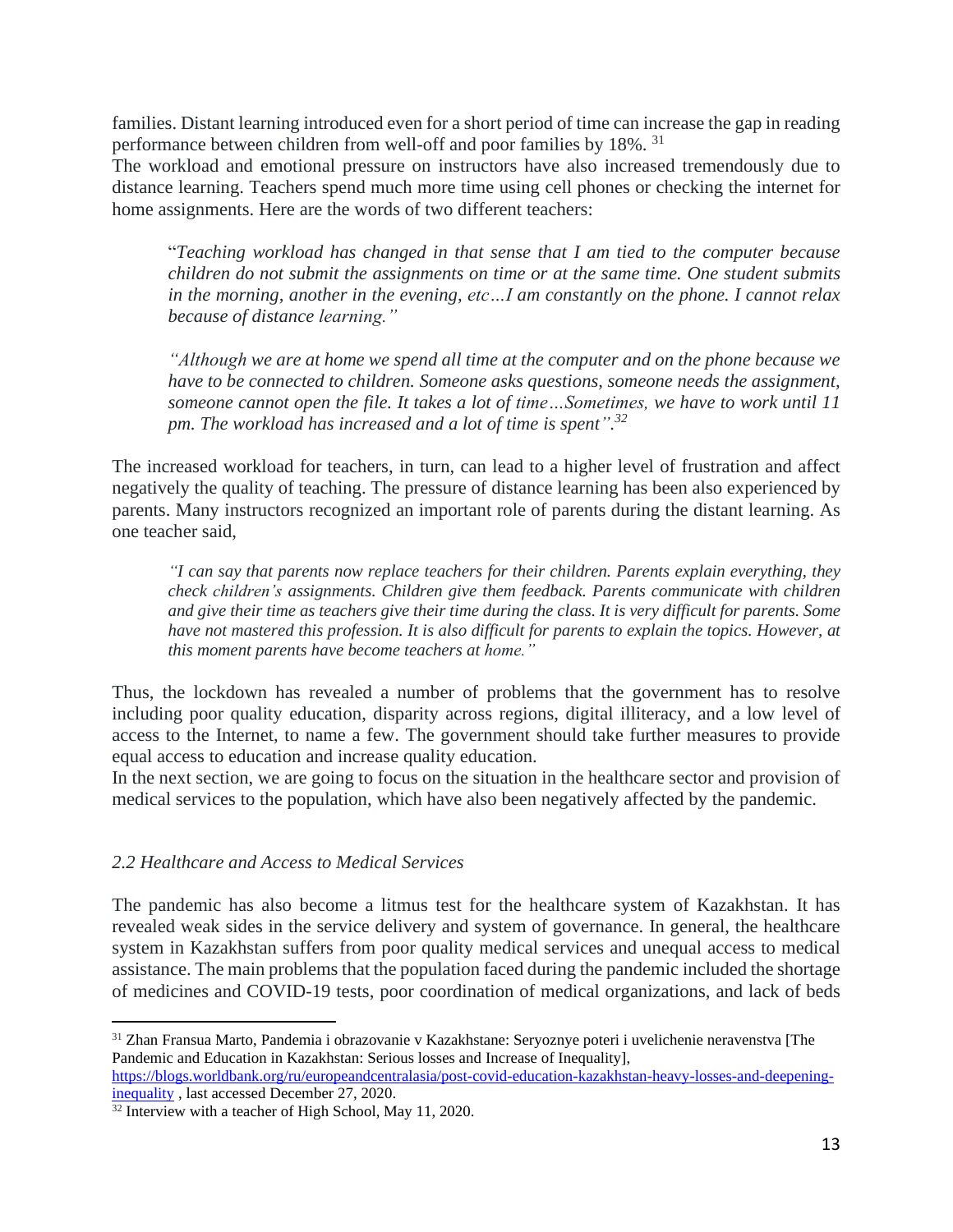in hospitals. Many problems that emerged during and after the pandemic can be related to a low level of funding of the healthcare system. Total healthcare expenditure has been 2.9 % of GDP in 2018, compared to the OECD average of  $8.9\%$ <sup>33</sup> Low health expenditures, in turn, have contributed to poor service delivery.

Overall, access to medical services is costly for citizens of Kazakhstan since they have to pay for healthcare. The out-of-pocket payments represent almost 42% of total expenditure. As a result, medical payments may be more than 10% of non-food consumption for more than half the population.  $34$  To reduce the out-pocket payments of the population from 42% to 30%, the government has introduced a Mandatory Social Health Insurance (MSHI) from January 2020. It is expected that this policy would change the financing of healthcare and minimizes the financial risks for citizens in case of high-tech and expensive treatment. The MSHI system should provide equal access of all the insured people to some basic medical services, regardless of the amount contributed. The state guarantees free of charge medical assistance for basic healthcare services such as primary and emergency care. The government is also responsible to treat noncommunicable and transmittable diseases including tuberculosis, hepatitis and AIDS/HIV. These measures are important and can improve access to health services. However, according to a survey, 21% of respondents noticed the improvement in the provision of medical services, while the majority (65%) did not see any difference after the introduction of the MSHI.<sup>35</sup>

In 2020 Kazakhstan was among the first countries to introduce the lockdown and declare a state of emergency. Initially, it seemed that the government made the right decision and successfully coped with the spread of the disease. However, after having the lockdown cancelled, the rate of COVID-19 cases skyrocketed. Instead of the predicted 3,000 cases, about 100,000 people were infected with the virus after the lockdown. The number of COVID cases was particularly high in June - July 2020 when the quarantine was lifted. The rate of pneumonia cases also increased by 4 times in the first half of 2020. According to Sange independent research company, by September 2020, 19.2% (around 3,7 million) of the population of Kazakhstan got sick with COVID-19. This number has exceeded the official statistics by tens times.<sup>36</sup>

There were several issues that prevented the healthcare system of Kazakhstan to handle the pandemic. One of them is a fragmented healthcare system and poor coordination between central, regional and local healthcare departments as well as between primary care clinics and ambulance services. According to research conducted by the Sange research center in August 2020, from March through August around 1.6 million people were in need of medical assistance but they did not receive it.<sup>37</sup> As a result, more than 40% of diagnoses were made by patients themselves, 28%

<sup>&</sup>lt;sup>33</sup> World Health Organization Global Health Expenditure database [\(apps.who.int/nha/database\)](http://apps.who.int/nha/database), accessed on December 24, 2020.

<sup>&</sup>lt;sup>34</sup> The Covid-19 Crisis in Kazakhstan, [https://www.oecd.org/eurasia/competitiveness-programme/central](https://www.oecd.org/eurasia/competitiveness-programme/central-asia/COVID-19-CRISIS-IN-KAZAKHSTAN.pdf)[asia/COVID-19-CRISIS-IN-KAZAKHSTAN.pdf,](https://www.oecd.org/eurasia/competitiveness-programme/central-asia/COVID-19-CRISIS-IN-KAZAKHSTAN.pdf) accessed on December 15, 2020.

<sup>&</sup>lt;sup>35</sup>Mandatory Social Health Insurance, [https://egov.kz/cms/en/articles/health\\_care/osms,](https://egov.kz/cms/en/articles/health_care/osms) accessed on December 27, 2020.

<sup>&</sup>lt;sup>36</sup> Skolko real no chelovek pereboleli Kovidom -19 v Kazakhstane? Rezultaty issledovnia, [How Many People in Real had COVID-19 in Kazakhstan? The Results of Survey] [http://sange.kz/covid19\\_research\\_results2020/,](http://sange.kz/covid19_research_results2020/) accessed on December 15, 2020.

<sup>37</sup>Covid-19 v Kazakhstane: Masshtaby problemy: Otsenka uslug zdravookhranenia i sotsialnoi zaschity [Covid-19 in Kazakhstan: The scale of the problem: Evaluation of healthcare services and social support]. [http://sange.kz/wp](http://sange.kz/wp-content/uploads/2020/11/Sange_COVID-1-wave.pdf)[content/uploads/2020/11/Sange\\_COVID-1-wave.pdf,](http://sange.kz/wp-content/uploads/2020/11/Sange_COVID-1-wave.pdf) accessed on December 20,2020.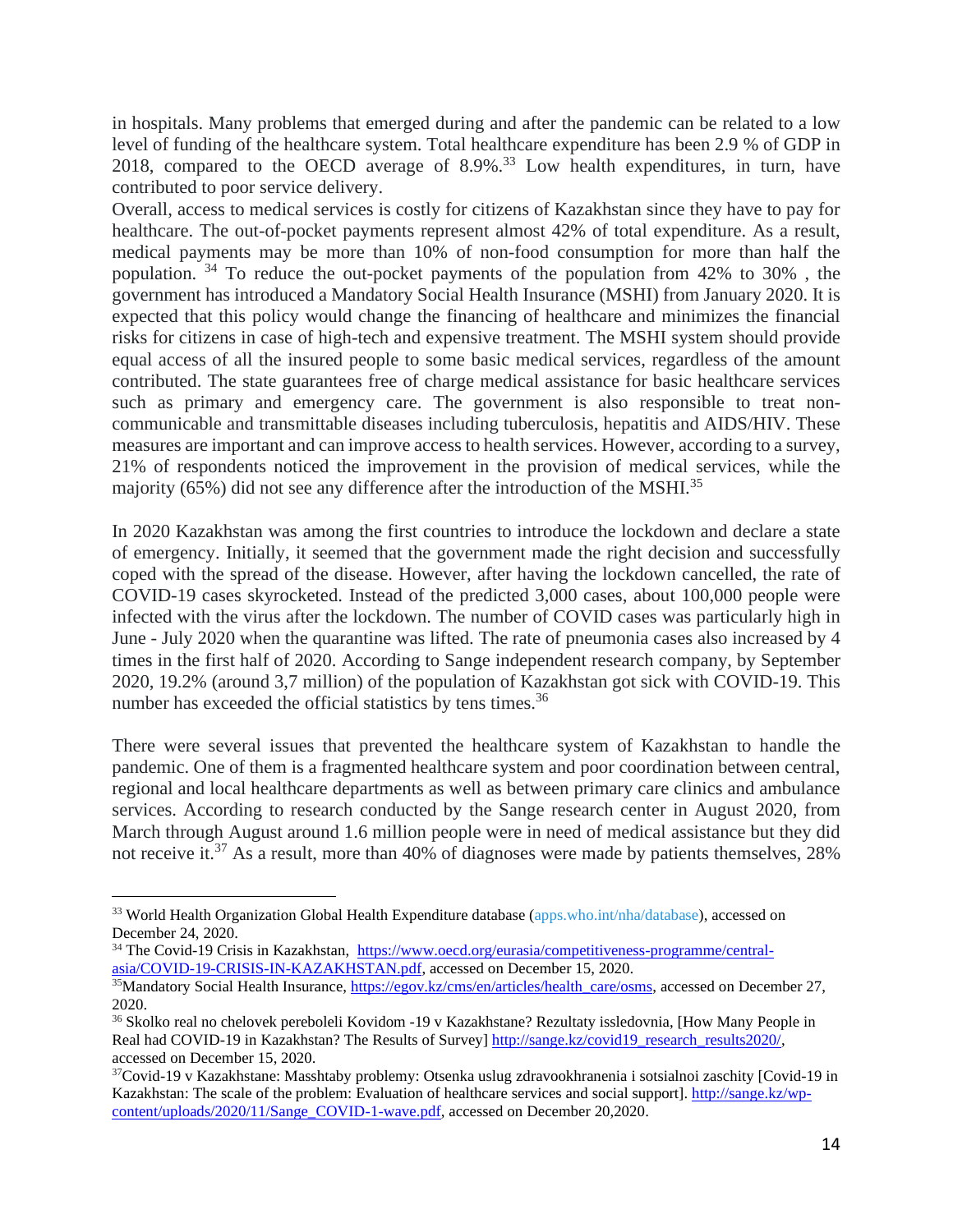by primary care doctors and 14% by ambulance doctors. Only 13% of diagnoses were made with COVID tests and 9% with a computer tomography. It shows that there is lack of reliable diagnostic instruments in the healthcare services.<sup>38</sup> Many people preferred to rely on social media and networks, relatives and friends to receive information about medicines and the ways to cure the COVID-19.

Another issue during the pandemic, in the beginning in particular, was the shortage of medicines, including such basic medicine as paracetamol. The government and pharmaceutical companies were not able to provide an adequate supply of medicines to treat the COVID-19. The humanitarian aid from abroad was not distributed properly. As a result, the prices on medicines went up in June and July 2020. The head of the pharmaceutical company in charge of the distribution of humanitarian aid was accused of corruption and dismissed. <sup>39</sup> According to the survey, only 17.8% of respondents were satisfied with the provision of medicines.<sup>40</sup> People noted,

*"I would give a zero to people who are in charge of pharmacies because prices on medicines are very high", "During the state of emergence, there were no medicines, although on TV it was broadcasted that all medicines were available but it was not true", "The main problem is that our hospitals were not ready to such a big number of patients and the government did nothing to get ready for that. That is why there were so many deaths."*<sup>41</sup>

The president Kassym-Zhomart Tokayev demanded to fire those who were responsible for the failure to fight the pandemic. As a result, the Minister of Healthcare, Elzhan Birtanov resigned and a new minister was appointed. The situation gradually improved over time when the government had to introduce another lockdown. The shortage of medicines was eliminated and new provisional COVID hospitals were opened.

The healthcare system of Kazakhstan has been often criticized for the provision of poor quality medical services and unequal access to healthcare across regions and urban-rural areas.<sup>42</sup> According to the survey conducted in 2019, 48% of respondents said that they were satisfied with the quality of medical services, which is less than half of the population. In 2020, 59% of respondents mentioned that they are satisfied with medical services. The quality of service delivery was more satisfactory in public clinics than in private ones. As results of the survey show, 71% of people turn for help to state medical organizations, while 12% of the population attend private

<sup>&</sup>lt;sup>38</sup>Skolko real no chelovek pereboleli Kovidom -19 v Kazakhstane? Rezultaty issledovnia, [How Many People in Real had COVID-19 in Kazakhstan? The Results of Survey] [http://sange.kz/covid19\\_research\\_results2020/,](http://sange.kz/covid19_research_results2020/) accessed on December 15, 2020.

<sup>&</sup>lt;sup>39</sup> Kak organizuyut medpomoshch naseleniu pri COVID-19 [How medical assistance to the population is organized under the COVID pandemic], [https://inbusiness.kz/ru/news/kak-organizuyut-medpomosh-naseleniyu-pri-covid-19,](https://inbusiness.kz/ru/news/kak-organizuyut-medpomosh-naseleniyu-pri-covid-19) accessed December 20, 2020.

<sup>40</sup>Covid-19 v Kazakhstan: Masshtaby problemy: Otsenka uslug zdravookhranenia i sotsialnoi zaschity [Covid-19 in Kazakhstan: The scale of the problem: Evaluation of healthcare services and social support]. [http://sange.kz/wp](http://sange.kz/wp-content/uploads/2020/11/Sange_COVID-1-wave.pdf)[content/uploads/2020/11/Sange\\_COVID-1-wave.pdf,](http://sange.kz/wp-content/uploads/2020/11/Sange_COVID-1-wave.pdf) accessed December 23, 2020.

<sup>41</sup>Covid-19 v Kazakhstan: Masshtaby problemy: Otsenka uslug zdravookhranenia i sotsialnoi zaschity [Covid-19 in Kazakhstan: The scale of the problem: Evaluation of healthcare services and social support]. [http://sange.kz/wp](http://sange.kz/wp-content/uploads/2020/11/Sange_COVID-1-wave.pdf)[content/uploads/2020/11/Sange\\_COVID-1-wave.pdf,](http://sange.kz/wp-content/uploads/2020/11/Sange_COVID-1-wave.pdf) accessed on December 23, 2020.

<sup>&</sup>lt;sup>42</sup> The COVID-19 Crisis in Kazakhstan, [https://www.oecd.org/eurasia/competitiveness-programme/central](https://www.oecd.org/eurasia/competitiveness-programme/central-asia/COVID-19-CRISIS-IN-KAZAKHSTAN.pdf)[asia/COVID-19-CRISIS-IN-KAZAKHSTAN.pdf,](https://www.oecd.org/eurasia/competitiveness-programme/central-asia/COVID-19-CRISIS-IN-KAZAKHSTAN.pdf) accessed on December 23, 2020.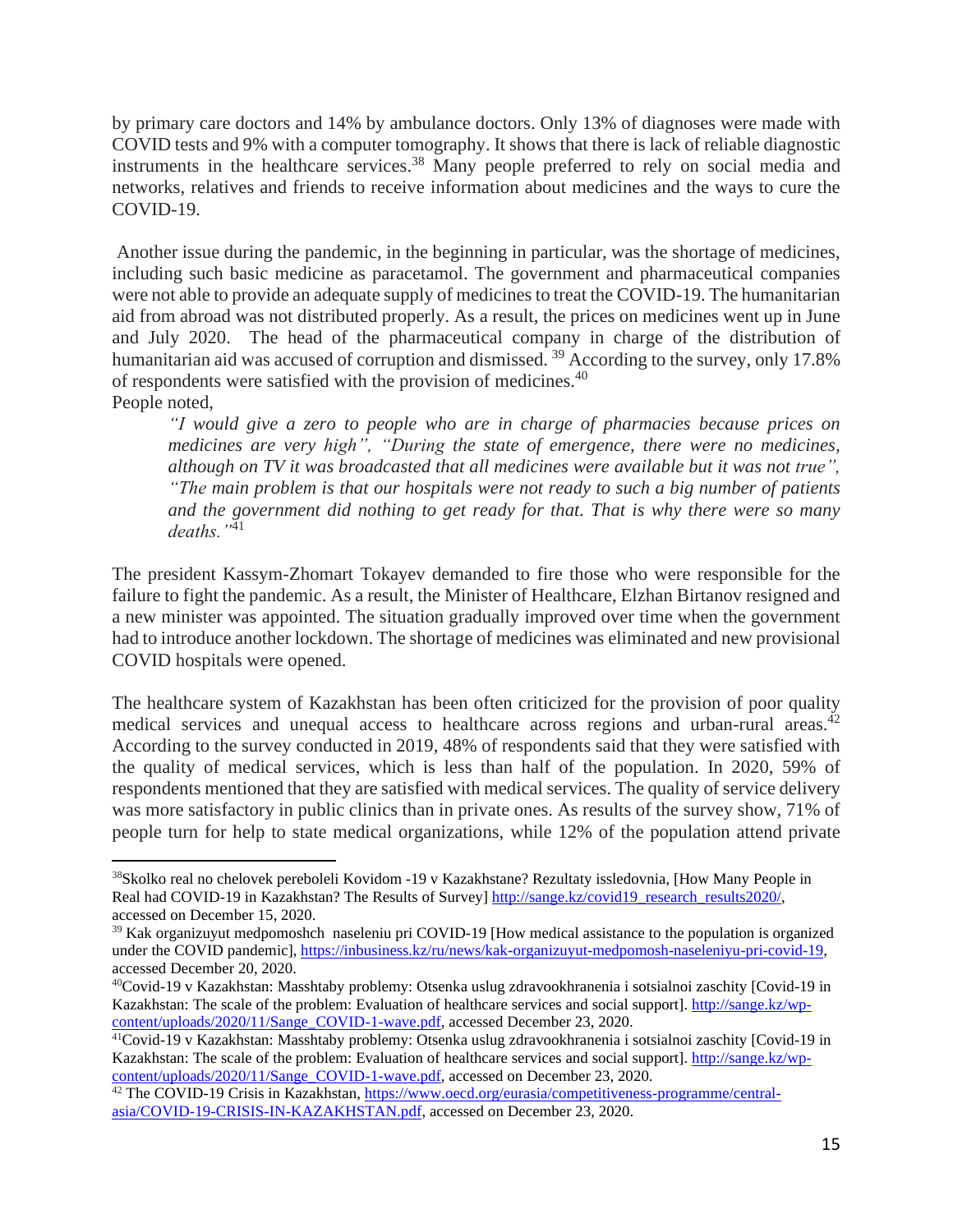clinics to receive medical assistance.<sup>43</sup> 58% of respondents answered that medical services in private hospitals are expensive and inaccessible for them, while 10% said the same about state clinics. During the pandemic, more people were satisfied with quality of medical services provided in public clinics that in private ones.<sup>44</sup>

The shortage of medical workers also is an important factor that impacts the quality of healthcare provision. There is a variation in terms of medical workers across regions and rural-urban areas. For instance, in urban areas there are 57 medical doctors per 10,000 people, while in rural areas this number goes down to 16. Totally, 83% of all doctors work in urban areas and only 17% in rural areas. This misbalance influences access to medical services across the country. The survey showed that for the last year (2019) 11% of respondents faced difficulties to access medical assistance.<sup>45</sup> During the pandemic, the highest shortage of medical workers was experienced in the Karaganda and Zhambyl regions. The quality of services in hospitals also varies from region to region. In August 2020, the worst services in hospitals were provided in Nur-Sultan, while the best medical assistance was given in Almaty and Mangistau regions.<sup>46</sup>

Unequal access to medical services across various regions is another important issue in Kazakhstan. One of the reasons of this disparity is a different level of financing. Local government (akimats) can decide on their own how much they can spend on healthcare, including expenditures on medical equipment and qualification of medical workers. Ali Nurgozhayev, an expert on healthcare in Kazakhstan, argues that the disparity across the regions is logical "since each akimat makes its own decision on the size of health expenditures. There are no common standards, recommendations, and approaches in regard to planning and spending of health expenditures<sup>147</sup>

Thus although the situation has currently stabilized and there is no shortage of medicines or beds in hospitals to treat COVID-19 patients, such issues as poor quality of medical services and unequal access to healthcare in the population sill remain on the agenda. The shortage of doctors and nurses is all an issue to be resolved. The government should increase healthcare expenditures and provide equal access to quality medical assistance to all citizens of Kazakhstan regardless of their place of residence. In the next section we will discuss social support that government provides to the population of Kazakhstan.

<sup>&</sup>lt;sup>43</sup> Neravenstvo v sphere zdravoohranenia [Inequality in the field of Healthcare], [http://agkipr.kz/archives/1648,](http://agkipr.kz/archives/1648) accessed on December 18, 2020.

<sup>44</sup> Covid-19 v Kazakhstan: Masshtaby problemy: Otsenka uslug zdravookhranenia i sotsialnoi zaschity [Covid-19 in Kazakhstan: The scale of the problem: Evaluation of healthcare services and social support]. [http://sange.kz/wp](http://sange.kz/wp-content/uploads/2020/11/Sange_COVID-1-wave.pdf)[content/uploads/2020/11/Sange\\_COVID-1-wave.pdf,](http://sange.kz/wp-content/uploads/2020/11/Sange_COVID-1-wave.pdf) accessed December 20, 2020.

<sup>45</sup> Neravnestvo v sphere zdravoohranenia [Inequality in the Field of Healthcare[\],http://agkipr.kz/archives/1648,](http://agkipr.kz/archives/1648) accessed on December 23, 2020.

<sup>46</sup> Covid-19 v Kazakhstan: Masshtaby problemy: Otsenka uslug zdravookhranenia i sotsialnoi zaschity [Covid-19 in Kazakhstan: The scale of the problem: Evaluation of healthcare services and social support]. [http://sange.kz/wp](http://sange.kz/wp-content/uploads/2020/11/Sange_COVID-1-wave.pdf)[content/uploads/2020/11/Sange\\_COVID-1-wave.pdf,](http://sange.kz/wp-content/uploads/2020/11/Sange_COVID-1-wave.pdf) accessed December 20, 2020.

<sup>&</sup>lt;sup>47</sup> Neravenstvo v sphere zdravoohranenia [Inequality in the Healthcare],  $\frac{http://agkipkz/archives/1648}{http://agkipkz/archives/1648}$ , accessed 22 December, 2020.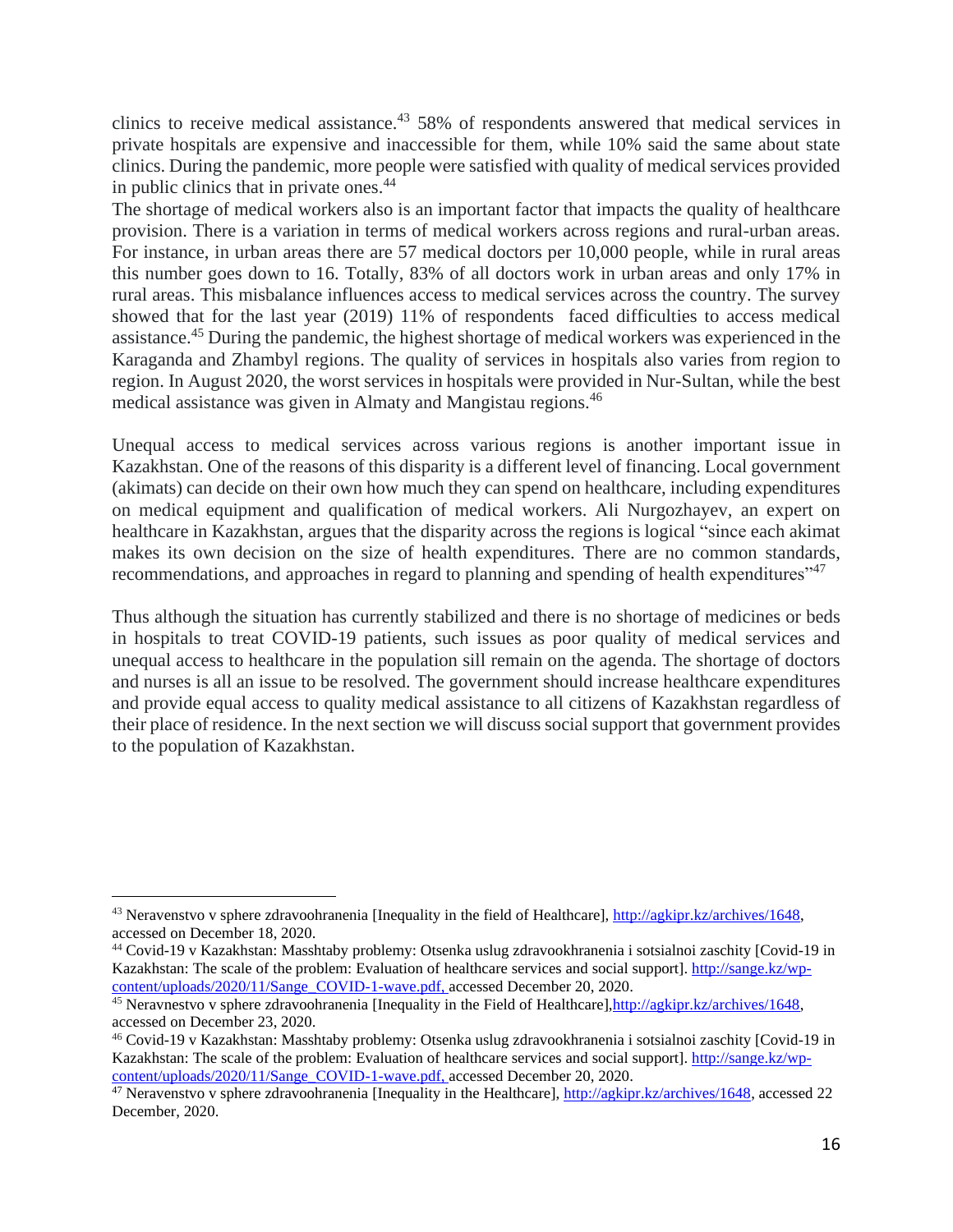#### *2.3 Social Support*

As it was argued earlier, the lockdown has worsened socio-economic conditions of citizens of Kazakhstan. Many people lost their jobs and were not able to support their families. The government made the decision to support people in need. It has provided with wage subsidies of 42,500 tenge per month (96 USD) until the end of the emergency situation. Employees who lost jobs due to the lockdown would be compensated at 40% of their salaries during 6 months.<sup>48</sup> According to a survey conducted in summer 2020, 14,7% of the population received financial compensation, which is around 2,7 million people. The share of businessmen, self-employed and workers of NGOs was the highest among those who received the "COVID payments".

Another survey, conducted by the Sange Research Organization showed some disparities in terms of social payments to people across regions. A low number of people in the Zhambyl, Turkistan, and Kyzyl Orda regions received the compensation although these are the oblasts that experienced the sharpest decline in income.<sup>49</sup> The payments were important for families with many children and those who work in small and medium size businesses. However, as many experts believe 42,500 tenge is a small amount to support poor households and people who lost jobs due to the lockdown.

The government also provided social benefits to medical workers. All of them have received extra payments in addition to their salaries. From March to December 2020, the government has spent 137 billion tenge on social benefits. All front-line medical workers were divided into three risk groups. The first group with the highest level of risk includes medical workers working directly with COVID-19 patients in hospitals and reanimation centers. They have received up to 850,000 tenge per month. Second group of medical workers is composed of those professionals who deal with patients who have symptoms of COVID-19 but whose diagnoses have not been confirmed yet. They have received 425,000 tenge. The third group of medical workers take care of patients who do not have symptoms but were in contact with COVID-19 patients or lived in one place with people having the virus. These people are under observation in patient care centers. Finally, the third group also includes medical workers who deal with a large number of patients and make tests, and provide other medical services. They are entitled to 212,500 tenge monthly.

However, not all medical workers have been able to receive the compensation. There were complaints from the personnel of the Kalkaman hospital in Almaty. One of the medical workers of that hospital said,

*"We work with COVID-19 patients and belong to the second category. We have a pulmonologist* center and we have incoming patients. We send them to take tests... They stay here for 2-3 days. If a test is positive, we send them to an infectious hospital. It is not clear why all medical doctors get *the compensation except the Kalkaman hospital. The administration of the hospital said that they had sent a letter to the akimat (local government)… We demand to consider this issue and take measures" 80 medical workers did not get any compensation. The akimat did not support the compensation saying that "many people work in a dangerous zone".<sup>50</sup>*

<sup>&</sup>lt;sup>48</sup> The COVID-19 Crisis in Kazakhsktan, [https://www.oecd.org/eurasia/competitiveness-programme/central](https://www.oecd.org/eurasia/competitiveness-programme/central-asia/COVID-19-CRISIS-IN-KAZAKHSTAN.pdf)[asia/COVID-19-CRISIS-IN-KAZAKHSTAN.pdf,](https://www.oecd.org/eurasia/competitiveness-programme/central-asia/COVID-19-CRISIS-IN-KAZAKHSTAN.pdf) accessed on December 21, 2020.

<sup>49</sup> Covid-19 v Kazakhstan: Masshtaby problemy: Otsenka uslug zdravookhranenia i sotsialnoi zaschity [Covid-19 in Kazakhstan: The scale of the problem: Evaluation of healthcare services and social support]. [http://sange.kz/wp](http://sange.kz/wp-content/uploads/2020/11/Sange_COVID-1-wave.pdf)[content/uploads/2020/11/Sange\\_COVID-1-wave.pdf,](http://sange.kz/wp-content/uploads/2020/11/Sange_COVID-1-wave.pdf) accessed on December 22, 2020.

<sup>&</sup>lt;sup>50</sup> Mediki almatinskoi bolnitsy potrebovali "koronavirusnyh" nadbavok" [Meical workers of the Almaty hospital demanded the coronavirus payments], [https://rus.azattyq.org/a/31017479.html,](https://rus.azattyq.org/a/31017479.html) accessed on December 18, 2020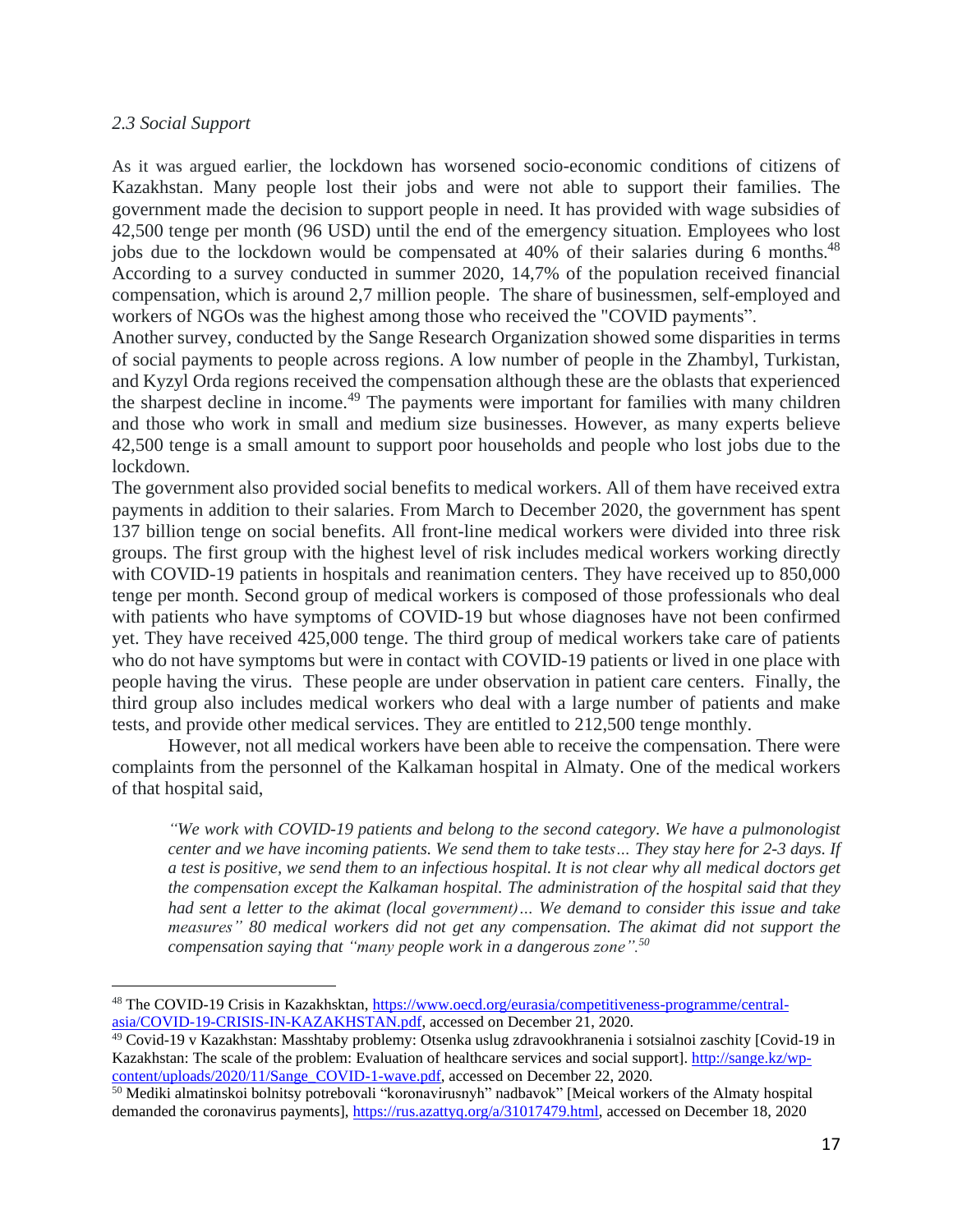There were many other complaints from medical workers who did not get any compensation. Another good example is the Almaty Ambulance Center where medical workers also have not received any payments from March to October, 2020. Medical workers blamed the local government; they organized protests and plan to bring the issue into court. However, the local government is not willing to make any payments arguing that it violates the regulations on payments for medical workers under conditions of the pandemic. <sup>51</sup>

From October 20, 2020 the government decided to stop accepting applications for financial compensation to medical workers who got sick, while performing their duties. It is considered that out of 12,983 infected medical workers 9,309 gotsick at work and therefore they have been eligible for the compensation. The Vice-Minister of Healthcare, Marat Shoranov, explained the cancellation of compensation saying that in case of the COVID-19 infection at work, medical organizations or trades unions have to pay to their medical workers. In his view, it will be an additional incentive for heads of medical organizations to provide job security measures for employees. M. Shoranov noted, *"With the decrease of the DOVID cases, it is unacceptable that medical workers can get sick with COVID-19 at work. We understand that there is a great responsibility on the heads of organizations. All those cases that were reported from March to October ,2020 will receive payments thought the Fund of State Social Insurance."*<sup>52</sup> It has been also confirmed that those workers who belong to three risk categories will continue receiving monetary compensations.

The government has also provided financial support to the business sector. During the pandemic, the turnover of the companies dropped more than 40%. The government planned to provide compensation of fixed costs to firms that were forced to close due to the lockdown. The decision was to allocate 600 billion tenge to small and medium firms at the 8% interest rate. Within the framework of the program "A Road Map of Employment", additional 300 billion tenge were allocated to support business activities in Kazakhstan.

In addition, the government has exempted business firms from taxation by introducing the "tax vacation." Until October 1, 2020, the value added tax was around 8%, while producers of excise goods such as petrol and diesel have been exempted from taxes until the end of 2020. Businessmen also got some extra time in terms of taxation payments until the end of 2020. The government also stopped any checks on business companies and rent payments on state and quasi state property until the end of the year including school canteens, pharmacies in hospitals and clinics and other. The state has also compensated for utility bills of those enterprises which activities were stopped operating. <sup>53</sup> Within the framework of the program "A Road Map of Business", the government planned to allocate 84,5 billion tenge to help business companies<sup>54</sup>

<sup>51</sup> Mediki dobivayutysa "koronavirusnyh" nadbavok.Im ne platili bolshe polugoda. [Medical workers ask for "konoravirous" extra payments. They were not paid more than half a year". [https://rus.azattyq.org/a/kazakhstan](https://rus.azattyq.org/a/kazakhstan-almaty-ambulance-medics-demand-covid-bonuses/30893009.html)[almaty-ambulance-medics-demand-covid-bonuses/30893009.html,](https://rus.azattyq.org/a/kazakhstan-almaty-ambulance-medics-demand-covid-bonuses/30893009.html) accessed December 20, 2020.  $52$  SC 20 октября отменен прием новых заявок на соцвыплаты медработникам

[https://www.zakon.kz/5044783-s-20-oktyabrya-otmenen-priem-novyh.html,](https://www.zakon.kz/5044783-s-20-oktyabrya-otmenen-priem-novyh.html) accessed December 20, 2020. <sup>53</sup> Kakie dopolnitelnye mery gospodderzhki biznesa rassmatribayutsya pravitelstvom RK [What additional measures of state support of business are considered by the government of RK] [https://www.inform.kz/ru/kakie-dopolnitel](https://www.inform.kz/ru/kakie-dopolnitel-nye-mery-gospodderzhki-biznesa-rassmatrivayutsya-pravitel-stvom-rk_a3726331)[nye-mery-gospodderzhki-biznesa-rassmatrivayutsya-pravitel-stvom-rk\\_a3726331,](https://www.inform.kz/ru/kakie-dopolnitel-nye-mery-gospodderzhki-biznesa-rassmatrivayutsya-pravitel-stvom-rk_a3726331) accessed December 20, 2020.

<sup>&</sup>lt;sup>54</sup> Kak gosudarstvo wodderzhivaet kazakhstantsev v usolivha Ch.p [How the State Supports Kazakhstanis during the State of Emergency], [https://www.zakon.kz/5018220-kak-gosudarstvo-podderzhivaet.html,](https://www.zakon.kz/5018220-kak-gosudarstvo-podderzhivaet.html) accessed December 15, 2020.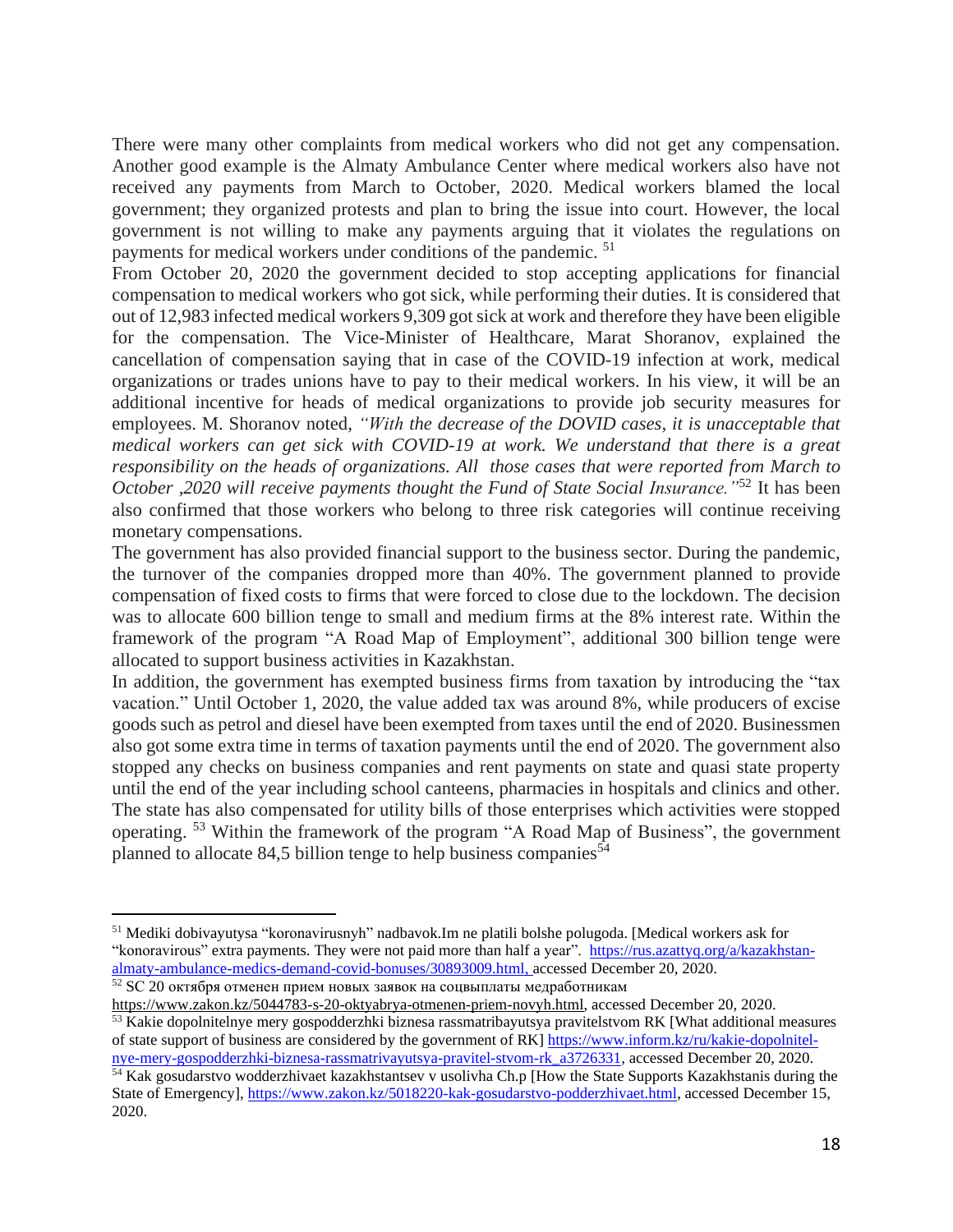In conclusion, the government of Kazakhstan does recognize the negative impact of the pandemic and lockdown on people and business activities. It has taken measures to prevent the collapse of the economy and to ease the impact of the lockdown on vulnerable groups in Kazakhstan. Since the COVID-19 crisis is still going on, there might be other implications for the economy and people that will require further evaluation.

## **Conclusion**

By the end of 2020, it became absolutely clear that the Covid-19 pandemic poses a greater threat to social well-being than it might have seemed at the beginning of the year. All vital sectors such as health care, education, the labor market, and social protection were hit hard. Despite the largescale anti-crisis measures taken by the government, the most pessimistic scenarios could not have been avoided. The incidence of coronavirus in Kazakhstan turned out to be much higher than projected. According to the official data, by the end of December 2020, about 200 thousand people contracted coronavirus and coronavirus pneumonia, and about 2,700 people died.<sup>55</sup> However, a very unusual death rate was recorded in Kazakhstan in 2020. Only in the summer period from June to August 2020, the total number of deaths in Kazakhstan amounted to 61 thousand people, which is almost 2 times higher than the figures for the same period in 2019 (33 thousand). Moreover, an increased mortality rate was recorded in the sole month of July 2020, when the epidemic was at the peak: 28 thousand deaths versus 12 thousand in similar indicators in July 2019 (2.3 times higher).<sup>56</sup> The healthcare system was under huge pressure during the pandemic, revealing its weak sides such as poor coordination, low quality service delivery, unequal access to medical assistance across regions.

The education system has also experienced a severe crisis. With the forced transition to distance learning, the secondary education system appeared to be unprepared for remote teaching mode. Underdeveloped infrastructure, poor accessto the Internet, a low level of digital literacy of teachers and students, as well as inappropriate curricula led to a sharp decline in the access and quality of education for students in Kazakhstan.

The coronavirus crisis also caused a sharp decline in living standards in Kazakhstan, as working conditions worsened, incomes fell, and citizens' consumption dropped. The most vulnerable categories of population, who lived in poverty already before the pandemic, were particularly hurt. At the same time, the poorest people were the ones with the highest risk of infection, and could not expect quality medical care due to the lack of access to treatment and medicine.

In general, due to a number of negative consequences of the coronavirus crisis, the problem of inequality has been exacerbated, while gender and property discrimination, and discrimination based on place of residence worsened access to education, health services, and food. Under these conditions, such social groups as homeless, people with disabilities, migrants, and victims of domestic violence were particularly vulnerable.

As such, the government of Kazakhstan has to improve governance and coordination of various government agencies in such sectors as healthcare and education. It should fight corruption at all levels and increase spending on human capital to prevent the situation that the population of

<sup>55</sup> Data on Coronavirus in Kazakhstan, <https://www.coronavirus2020.kz/>

<sup>&</sup>lt;sup>56</sup> The Bureau of National Statistics of the Agency for Strategic Planning and Reforms of the Republic of Kazakhstan, The Number of Deaths in Kazakhstan, https://stat.gov.kz/official/industry/61/statistic/7